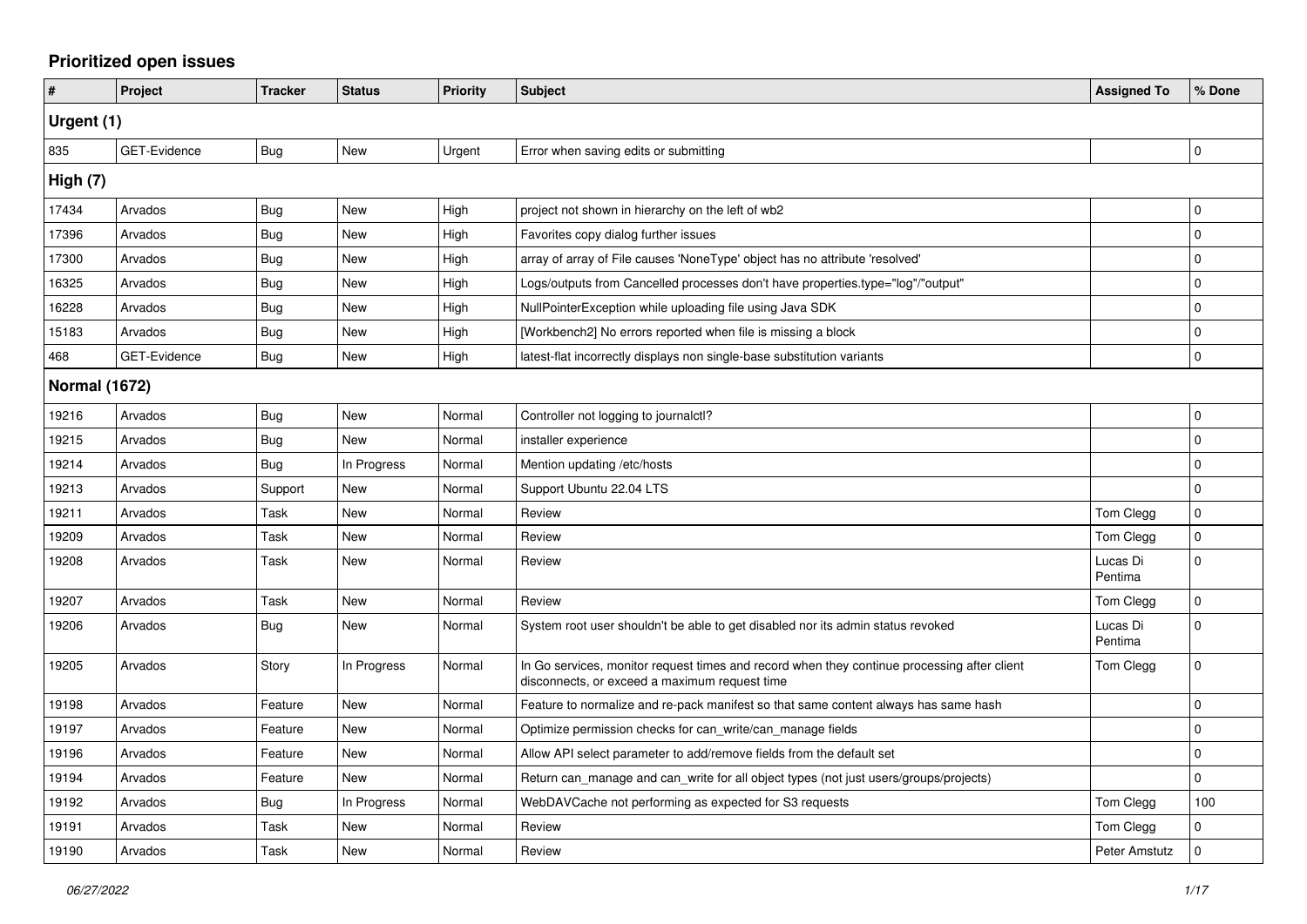| #     | Project              | <b>Tracker</b> | <b>Status</b> | <b>Priority</b> | Subject                                                                                                                  | <b>Assigned To</b>  | S Done      |
|-------|----------------------|----------------|---------------|-----------------|--------------------------------------------------------------------------------------------------------------------------|---------------------|-------------|
| 19189 | Arvados              | Task           | In Progress   | Normal          | Review 16561-listen-url                                                                                                  | Lucas Di<br>Pentima | 0           |
| 19188 | Arvados              | Task           | <b>New</b>    | Normal          | Review                                                                                                                   | Peter Amstutz       | $\Omega$    |
| 19187 | Arvados              | Task           | In Progress   | Normal          | Review 19079-dual-mode-nav-links                                                                                         | Stephen Smith       | $\Omega$    |
| 19184 | Arvados              | Task           | In Progress   | Normal          | Review 19166-gateway-tunnel                                                                                              | Peter Amstutz       | 0           |
| 19181 | Arvados              | Story          | <b>New</b>    | Normal          | Workbench 2 uses replace_files API                                                                                       |                     | $\Omega$    |
| 19180 | Arvados              | <b>Bug</b>     | <b>New</b>    | Normal          | Document how to create projects                                                                                          | Peter Amstutz       | $\Omega$    |
| 19174 | Arvados              | Task           | <b>New</b>    | Normal          | Review tests branch                                                                                                      | Lucas Di<br>Pentima | $\Omega$    |
| 19173 | Arvados              | Task           | <b>New</b>    | Normal          | Review rake task branch                                                                                                  | Lucas Di<br>Pentima | $\Omega$    |
| 19171 | <b>Arvados Epics</b> | Story          | <b>New</b>    | Normal          | Playground onboarding                                                                                                    |                     | $\mathbf 0$ |
| 19170 | <b>Arvados Epics</b> | Story          | <b>New</b>    | Normal          | <b>CWL-Seek</b>                                                                                                          |                     | $\mathbf 0$ |
| 19166 | Arvados              | Feature        | In Progress   | Normal          | Container shell support for SLURM and LSF dispatchers                                                                    | Tom Clegg           | $\Omega$    |
| 19163 | Arvados              | Task           | <b>New</b>    | Normal          | Write rake task                                                                                                          | Peter Amstutz       | $\mathbf 0$ |
| 19162 | Arvados              | Task           | New           | Normal          | Add tests                                                                                                                | Peter Amstutz       | $\Omega$    |
| 19160 | Arvados              | Task           | <b>New</b>    | Normal          | Review                                                                                                                   | Peter Amstutz       | $\Omega$    |
| 19154 | Arvados Workbench 2  | Story          | <b>New</b>    | Normal          | Sharing dialog improvements followup                                                                                     | Lucas Di<br>Pentima | $\Omega$    |
| 19150 | Arvados              | Feature        | <b>New</b>    | Normal          | `arvados-server install -type=test -test-suite-user=X` should add user X to docker and fuse groups                       |                     | $\Omega$    |
| 19143 | Arvados              | <b>Bug</b>     | In Progress   | Normal          | Display 'Workflow' records in the Project listing                                                                        | Peter Amstutz       | 33          |
| 19142 | Arvados              | Task           | <b>New</b>    | Normal          | Workbench 2: Avoid loading "mounts" section in the "Project" or "All process" view                                       | Lucas Di<br>Pentima | $\Omega$    |
| 19140 | Arvados              | Feature        | New           | Normal          | Document a process by which you would set up a service account                                                           |                     | $\mathbf 0$ |
| 19139 | Arvados              | Bug            | <b>New</b>    | Normal          | Regular users should not be able to create user records; creating a user does not make admin the<br>"owner" of that user | Lucas Di<br>Pentima | $\mathbf 0$ |
| 19132 | Arvados Epics        | Story          | <b>New</b>    | Normal          | Versioning registered workflows                                                                                          |                     | $\mathbf 0$ |
| 19131 | Arvados Workbench 2  | Feature        | <b>New</b>    | Normal          | Sharing URLs/Links: Allow the user to attach a personal note                                                             |                     | $\Omega$    |
| 19121 | Arvados              | Task           | <b>New</b>    | Normal          | Review                                                                                                                   | Peter Amstutz       | 0           |
| 19117 | Arvados              | Task           | <b>New</b>    | Normal          | Review                                                                                                                   | Stephen Smith       | l O         |
| 19091 | Arvados              | Feature        | New           | Normal          | Managed property to assert valid unix username                                                                           |                     | 0           |
| 19089 | Arvados Epics        | Task           | New           | Normal          | Cross-federation filter groups                                                                                           |                     | $\mathbf 0$ |
| 19088 | Arvados              | Feature        | In Progress   | Normal          | Expose properties as S3 tags in keep-web                                                                                 | Tom Clegg           | $\mathbf 0$ |
| 19086 | Arvados              | Feature        | New           | Normal          | Can provide input JSON/YAML when launching a Workflow as an alternative to the input form                                | Peter Amstutz       | 0           |
| 19082 | Arvados              | Feature        | New           | Normal          | Scale default keep cache request with cores or RAM request                                                               |                     | $\mathbf 0$ |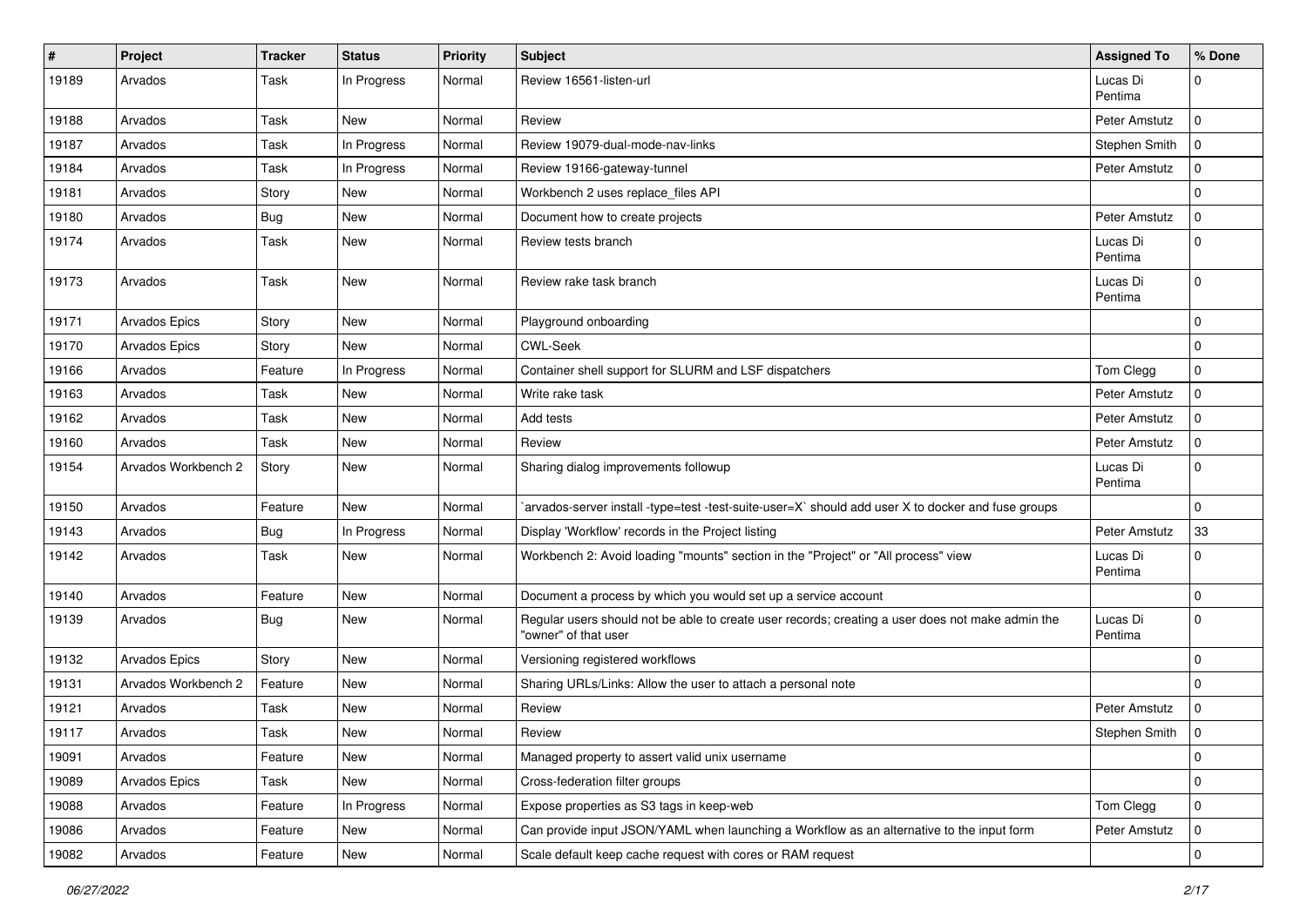| $\#$  | Project | <b>Tracker</b> | <b>Status</b> | <b>Priority</b> | <b>Subject</b>                                                                                         | <b>Assigned To</b>  | % Done         |
|-------|---------|----------------|---------------|-----------------|--------------------------------------------------------------------------------------------------------|---------------------|----------------|
| 19081 | Arvados | <b>Bug</b>     | In Progress   | Normal          | Possible bug passing cmd line arguments with spaces to singularity                                     | Tom Clegg           | 100            |
| 19080 | Arvados | Feature        | <b>New</b>    | Normal          | Offer to un-trash items, instead of "not found" dialog                                                 |                     | $\Omega$       |
| 19079 | Arvados | Feature        | In Progress   | Normal          | Need to be able to open links from advance search in new tab                                           | Stephen Smith       | $\mathbf 0$    |
| 19068 | Arvados | Task           | <b>New</b>    | Normal          | Review                                                                                                 | Lucas Di<br>Pentima | $\Omega$       |
| 19066 | Arvados | Task           | <b>New</b>    | Normal          | Review                                                                                                 | Lucas Di<br>Pentima | $\Omega$       |
| 19065 | Arvados | Task           | <b>New</b>    | Normal          | Review                                                                                                 | Peter Amstutz       | $\mathbf 0$    |
| 19064 | Arvados | Task           | <b>New</b>    | Normal          | Review                                                                                                 | Stephen Smith       | $\mathbf 0$    |
| 19063 | Arvados | Task           | In Progress   | Normal          | Review 19052-fix-for-wrong-owner-on-search-list                                                        | Daniel Kutyła       | 0              |
| 19058 | Arvados | Support        | <b>New</b>    | Normal          | Add code scanning to jenkins pipeline                                                                  |                     | $\Omega$       |
| 19057 | Arvados | Bug            | <b>New</b>    | Normal          | [controller] should not allow adding the same user to a VM more than one time                          |                     | $\Omega$       |
| 19056 | Arvados | Feature        | <b>New</b>    | Normal          | Environment variable / command line convention that specifies where to get HOST/TOKEN<br>settings.conf |                     | $\Omega$       |
| 19053 | Arvados | Bug            | <b>New</b>    | Normal          | Update 'Technology' page to link to relevant parts of doc.arvados.org instead of wiki                  | Peter Amstutz       | $\mathbf{0}$   |
| 19052 | Arvados | <b>Bug</b>     | Feedback      | Normal          | Advanced search shows wrong value in owner column                                                      | Daniel Kutyła       | 100            |
| 19051 | Arvados | Bug            | New           | Normal          | Handle quotes in search strings correctly                                                              | Daniel Kutyła       | 0              |
| 19048 | Arvados | Bug            | <b>New</b>    | Normal          | Copying a folder in collection file browser results in empty folder                                    |                     | $\Omega$       |
| 19047 | Arvados | Feature        | <b>New</b>    | Normal          | Pythonic interface to launch workflows                                                                 |                     | $\Omega$       |
| 19044 | Arvados | Task           | In Progress   | Normal          | 27. Add the release to zenodo.org                                                                      |                     | $\mathbf 0$    |
| 19038 | Arvados | Task           | In Progress   | Normal          | 21. Publish arvados/arvbox-demo image                                                                  |                     | $\Omega$       |
| 19017 | Arvados | Bug            | New           | Normal          | Release Arvados 2.4.1                                                                                  | Peter Amstutz       | 93             |
| 19005 | Arvados | Task           | <b>New</b>    | Normal          | Review                                                                                                 | Peter Amstutz       | $\Omega$       |
| 19002 | Arvados | Task           | <b>New</b>    | Normal          | Review                                                                                                 | Peter Amstutz       | $\Omega$       |
| 19000 | Arvados | Task           | <b>New</b>    | Normal          | Review                                                                                                 | Stephen Smith       | $\overline{0}$ |
| 18999 | Arvados | Task           | <b>New</b>    | Normal          | Review                                                                                                 | Peter Amstutz       | $\Omega$       |
| 18998 | Arvados | Story          | <b>New</b>    | Normal          | keepstore ability to check token validity for uploads                                                  |                     | $\mathbf 0$    |
| 18997 | Arvados | Story          | <b>New</b>    | Normal          | ability to migrate arvbox to arvados-server boot dev mode                                              |                     | $\Omega$       |
| 18996 | Arvados | Bug            | <b>New</b>    | Normal          | Container request's expires at field                                                                   |                     | $\mathbf 0$    |
| 18990 | Arvados | <b>Bug</b>     | New           | Normal          | should reflect the value of TLS/Insecure in the "Get API Token" dialog                                 | Daniel Kutyła       | $\Omega$       |
| 18988 | Arvados | Feature        | New           | Normal          | [CWL] support singularity/docker hint to make debugging workflows easier                               |                     | $\Omega$       |
| 18979 | Arvados | <b>Bug</b>     | In Progress   | Normal          | Missing VM login, user names not rendered                                                              | Stephen Smith       | $\Omega$       |
| 18977 | Arvados | Bug            | <b>New</b>    | Normal          | Mishandled Azure error?                                                                                |                     | $\Omega$       |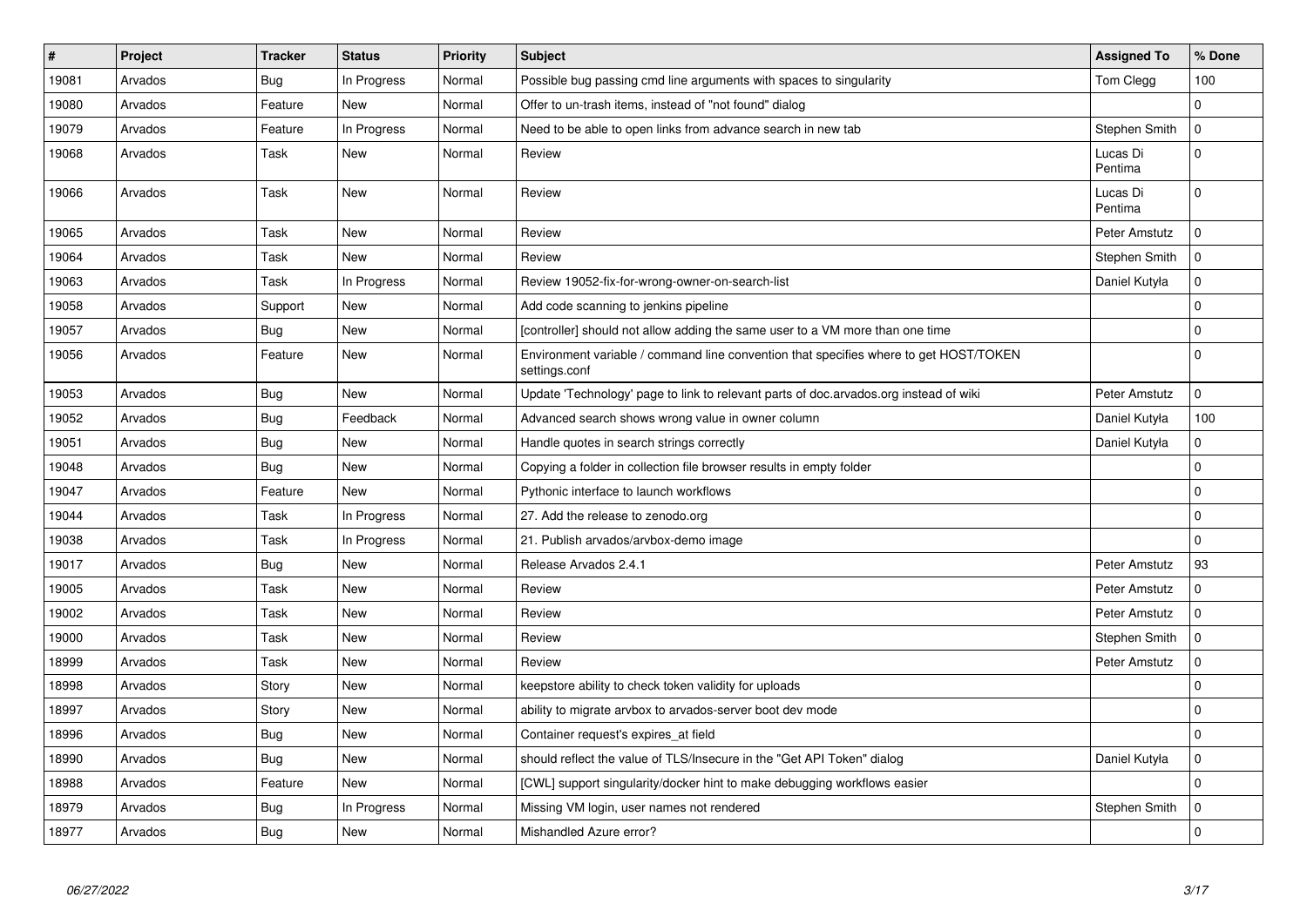| #     | Project       | <b>Tracker</b> | <b>Status</b> | <b>Priority</b> | <b>Subject</b>                                                                                                              | <b>Assigned To</b>  | % Done         |
|-------|---------------|----------------|---------------|-----------------|-----------------------------------------------------------------------------------------------------------------------------|---------------------|----------------|
| 18975 | Arvados       | Feature        | New           | Normal          | log viewer improvements                                                                                                     | Lucas Di<br>Pentima | 0              |
| 18973 | Arvados       | Story          | New           | Normal          | Test combinations of federation scenarios                                                                                   |                     | $\Omega$       |
| 18970 | Arvados       | Feature        | <b>New</b>    | Normal          | Add support for publicly shared collections (anonymous user)                                                                |                     | $\Omega$       |
| 18969 | Arvados       | <b>Bug</b>     | New           | Normal          | Controller should monitor its own memory usage and pause requests handling when memory usage is<br>high                     |                     | $\Omega$       |
| 18968 | Arvados       | Story          | New           | Normal          | Should be able to pick directories within collections                                                                       | Stephen Smith       | $\overline{0}$ |
| 18967 | Arvados       | Story          | New           | Normal          | drop legacy columns and tables                                                                                              |                     | $\mathbf 0$    |
| 18965 | Arvados       | <b>Bug</b>     | Feedback      | Normal          | does not preserve the desired destination url through the login process                                                     | Daniel Kutyła       | $\Omega$       |
| 18964 | Arvados       | Bug            | <b>New</b>    | Normal          | Write better prefetch tests                                                                                                 |                     | $\Omega$       |
| 18961 | Arvados       | Feature        | New           | Normal          | Go FileSystem / FUSE mount supports block caching & prefetch                                                                |                     | $\Omega$       |
| 18960 | Arvados       | Feature        | <b>New</b>    | Normal          | crunch-run can use Go FUSE driver for read-only mounts                                                                      |                     | $\Omega$       |
| 18951 | Arvados       | Task           | New           | Normal          | Review                                                                                                                      |                     | $\Omega$       |
| 18946 | Arvados       | Feature        | <b>New</b>    | Normal          | Render fields of user profile from config                                                                                   |                     | $\Omega$       |
| 18944 | Arvados       | Feature        | New           | Normal          | [controller] should log the user uuid used for the request                                                                  |                     | $\Omega$       |
| 18942 | Arvados       | Story          | <b>New</b>    | Normal          | Remove perl SDK, tests, dependencies                                                                                        |                     | 0              |
| 18936 | Arvados       | <b>Bug</b>     | <b>New</b>    | Normal          | [api] [controller] remove reader_token support                                                                              |                     | $\Omega$       |
| 18897 | Arvados       | Feature        | New           | Normal          | [go services] should log the uuid of the token used for each request (and if available, the uuid of the<br>associated user) |                     | $\Omega$       |
| 18882 | Arvados       | Task           | <b>New</b>    | Normal          | Review                                                                                                                      | Daniel Kutyła       | $\mathbf 0$    |
| 18879 | Arvados       | Task           | New           | Normal          | Review                                                                                                                      | Lucas Di<br>Pentima | $\Omega$       |
| 18877 | Arvados       | Task           | In Progress   | Normal          | Review 18692-frozen-projects-workbench-support                                                                              | Daniel Kutyła       | $\mathbf 0$    |
| 18874 | Arvados       | Support        | <b>New</b>    | Normal          | Merge workbench2 history into main Arvados repo                                                                             |                     | $\mathbf 0$    |
| 18871 | Arvados       | Feature        | New           | Normal          | WebDAV uses replace_files API                                                                                               |                     | $\Omega$       |
| 18864 | Arvados       | <b>Bug</b>     | New           | Normal          | "Responsible person" link is wrong                                                                                          |                     | $\Omega$       |
| 18863 | Arvados       | Feature        | <b>New</b>    | Normal          | [controller] add background job to clean up old container log records                                                       |                     | $\Omega$       |
| 18862 | Arvados       | <b>Bug</b>     | New           | Normal          | [api] remove replay_job_log rake task                                                                                       |                     | $\Omega$       |
| 18861 | Arvados       | Story          | New           | Normal          | Retire wb1                                                                                                                  |                     | 0              |
| 18860 | Arvados       | Story          | New           | Normal          | Display number of container attempts and make it easy to access past logs                                                   |                     | $\mathbf 0$    |
| 18858 | Arvados       | Feature        | In Progress   | Normal          | sync-users-tool for synchronizing users                                                                                     | Lucas Di<br>Pentima | $\mathbf 0$    |
| 18853 | Arvados       | Story          | New           | Normal          | Get input collection uuid or metadata                                                                                       |                     | $\mathbf 0$    |
| 18847 | Arvados Epics | Story          | New           | Normal          | Structured type checking for properties                                                                                     |                     | $\mathbf 0$    |
| 18846 | Arvados       | Story          | New           | Normal          | Rendering rich descriptions                                                                                                 |                     | $\pmb{0}$      |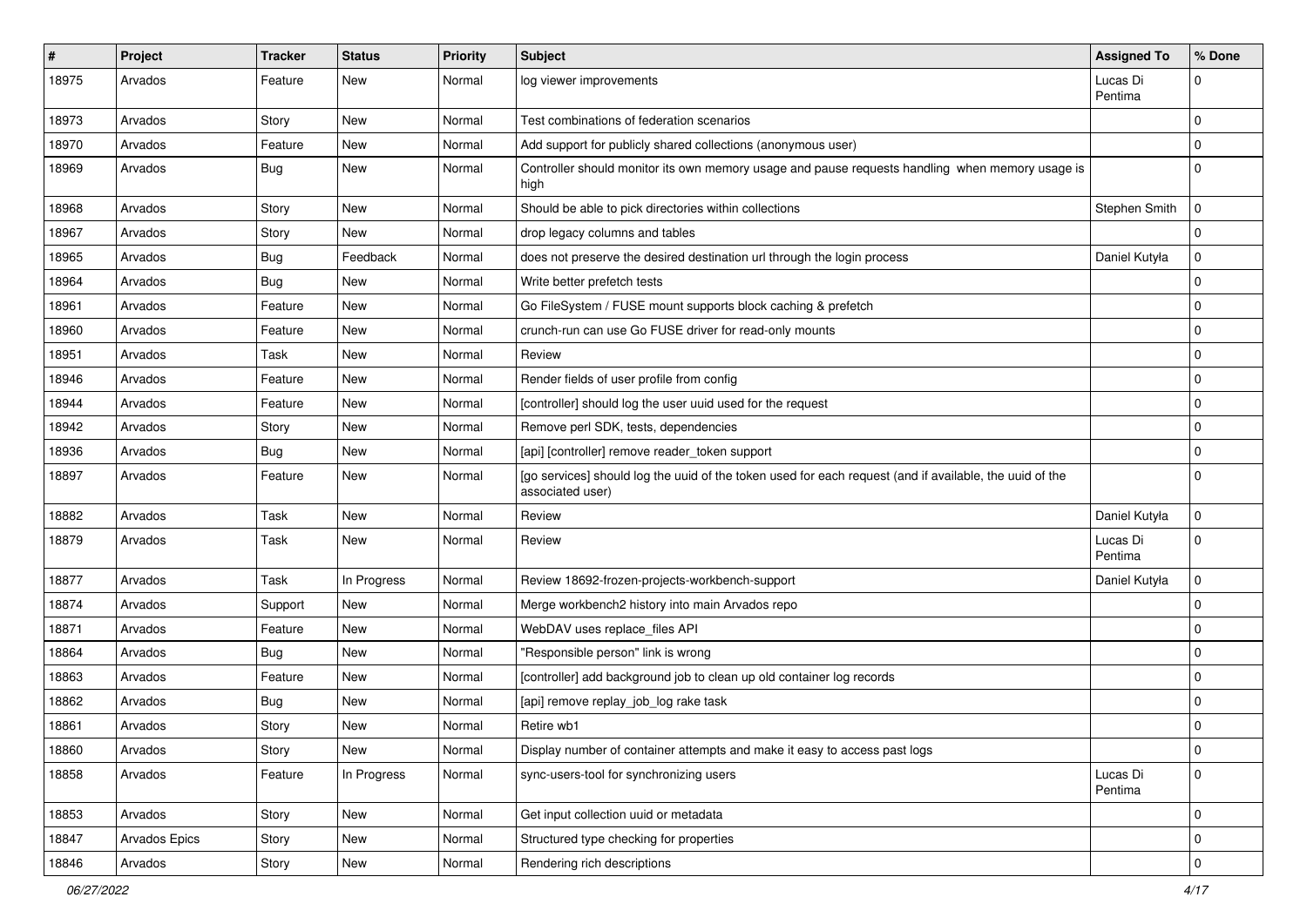| ∦     | Project              | <b>Tracker</b> | <b>Status</b> | <b>Priority</b> | <b>Subject</b>                                                                              | <b>Assigned To</b>  | % Done      |
|-------|----------------------|----------------|---------------|-----------------|---------------------------------------------------------------------------------------------|---------------------|-------------|
| 18842 | Arvados              | Feature        | New           | Normal          | Local disk keep cache for Python SDK/arv-mount                                              |                     | $\Omega$    |
| 18841 | Arvados              | Feature        | New           | Normal          | Feature to inject additional info into wb2 details panel                                    |                     | $\mathbf 0$ |
| 18840 | Arvados              | Feature        | <b>New</b>    | Normal          | Algorithm to repack small files into larger blocks                                          |                     | $\mathbf 0$ |
| 18817 | Arvados              | Task           | New           | Normal          | review                                                                                      | Peter Amstutz       | $\Omega$    |
| 18815 | Arvados              | Task           | <b>New</b>    | Normal          | Review                                                                                      | Peter Amstutz       | $\mathbf 0$ |
| 18810 | Arvados              | Feature        | New           | Normal          | PySDK API Client wrapper methods that automatically translate properties using a vocabulary |                     | $\mathbf 0$ |
| 18800 | Arvados Epics        | Story          | <b>New</b>    | Normal          | Update Python SDK documentation                                                             |                     | $\Omega$    |
| 18799 | Arvados              | Story          | <b>New</b>    | Normal          | Strategy to tie the Python SDK to the API docs                                              |                     | 0           |
| 18798 | Arvados              | Story          | New           | Normal          | Turn code cookbook into liquid template & include files separately                          |                     | $\mathbf 0$ |
| 18797 | Arvados              | Story          | In Progress   | Normal          | Flesh out python sdk documentation in docstrings & ensure good presentation in pydoc        |                     | $\mathbf 0$ |
| 18790 | Arvados              | Feature        | New           | Normal          | Access live container logs through arvados-client and crunch-run container gateway          |                     | 0           |
| 18788 | Arvados              | Feature        | New           | Normal          | User merge & migration support on LoginCluster federations                                  |                     | $\mathbf 0$ |
| 18775 | Arvados              | Feature        | New           | Normal          | Search in picker dialogue for selecting Projects/Files/Directories                          |                     | 0           |
| 18765 | Arvados              | <b>Bug</b>     | New           | Normal          | engine configuration too big > 1048448 with singularity                                     |                     | $\Omega$    |
| 18762 | Arvados              | Bug            | <b>New</b>    | Normal          | rails background tasks scaling issues                                                       |                     | $\Omega$    |
| 18726 | Arvados              | Feature        | <b>New</b>    | Normal          | a-c-r uses arv-put internally to upload dependencies                                        |                     | 0           |
| 18724 | Arvados              | <b>Bug</b>     | New           | Normal          | Collection file_names should contain full paths for substring matching                      |                     | $\Omega$    |
| 18709 | Arvados              | Task           | <b>New</b>    | Normal          | Review                                                                                      | Peter Amstutz       | $\mathbf 0$ |
| 18706 | Arvados              | Task           | In Progress   | Normal          | Review 18594-Collection-Advanced-Menu-is-trying-to-fetch-User-record-with-collection-UUID   | Daniel Kutyła       | $\Omega$    |
| 18697 | Arvados Workbench 2  | <b>Bug</b>     | New           | Normal          | Cypress tests for federated scenarios                                                       | Lucas Di<br>Pentima | $\mathbf 0$ |
| 18693 | Arvados              | Story          | <b>New</b>    | Normal          | Deduplicate permission links                                                                |                     | $\mathbf 0$ |
| 18692 | Arvados              | Feature        | In Progress   | Normal          | Frozen projects workbench support                                                           | Daniel Kutyła       | $\mathbf 0$ |
| 18689 | Arvados              | Feature        | New           | Normal          | support secret_environment                                                                  |                     | $\mathbf 0$ |
| 18685 | <b>Arvados Epics</b> | Story          | <b>New</b>    | Normal          | Synchronize configuration on multi-node cluster                                             |                     | $\mathbf 0$ |
| 18684 | <b>Arvados Epics</b> | Story          | <b>New</b>    | Normal          | New user mode for Workbench (for use on Playground)                                         |                     | 0           |
| 18677 | Arvados              | Feature        | <b>New</b>    | Normal          | Container runtime metrics API                                                               |                     | $\Omega$    |
| 18672 | Arvados              | Feature        | New           | Normal          | [go sdk] describe + implement desired Go SDK                                                |                     | $\Omega$    |
| 18671 | Arvados              | <b>Bug</b>     | New           | Normal          | [go sdk] update documentation                                                               |                     | $\mathbf 0$ |
| 18669 | Arvados              | Task           | New           | Normal          | review 18668-add-project-support-to-deduplication-report                                    |                     | $\mathbf 0$ |
| 18668 | Arvados              | Feature        | In Progress   | Normal          | [deduplication report] add project support                                                  | Ward<br>Vandewege   | $\mathbf 0$ |
| 18650 | Arvados              | Task           | New           | Normal          | Design API for helper methods for working with vocabularies                                 | Peter Amstutz       | $\mathbf 0$ |
| 18623 | Arvados              | Feature        | New           | Normal          | Ensure Etag can be used and honor If-Match header in updates                                |                     | $\mathbf 0$ |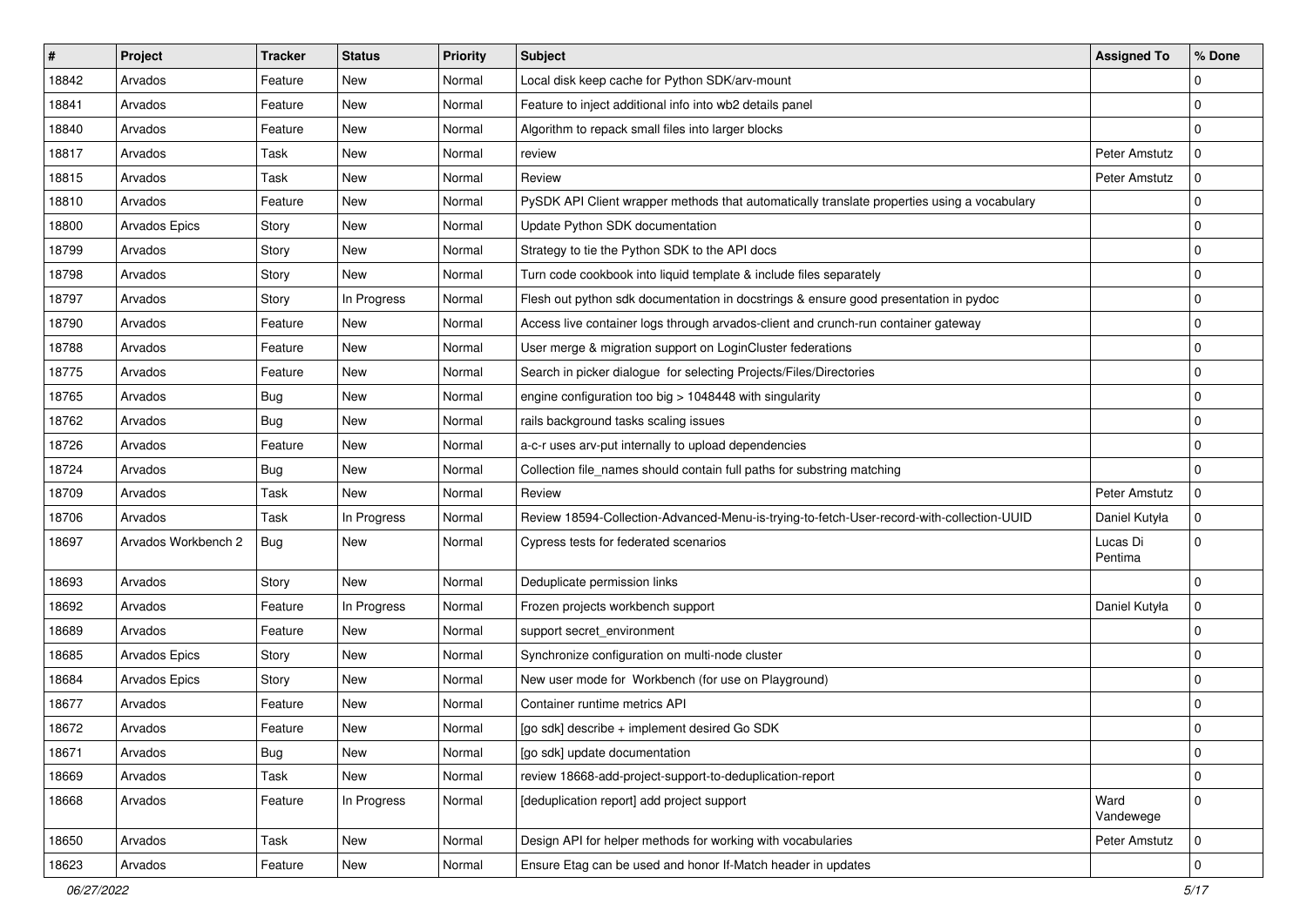| #     | Project             | <b>Tracker</b> | <b>Status</b> | <b>Priority</b> | <b>Subject</b>                                                                                                                                     | <b>Assigned To</b>  | % Done      |
|-------|---------------------|----------------|---------------|-----------------|----------------------------------------------------------------------------------------------------------------------------------------------------|---------------------|-------------|
| 18621 | Arvados             | Feature        | New           | Normal          | Ability for admin to purge old versions of a collection                                                                                            |                     | 0           |
| 18620 | Arvados             | Feature        | New           | Normal          | [LSF] use btop to adjust relative priorities of arvados jobs                                                                                       |                     | $\Omega$    |
| 18618 | Arvados             | <b>Bug</b>     | New           | Normal          | Reusing workflows/steps is too slow                                                                                                                |                     | $\Omega$    |
| 18616 | Arvados             | Task           | New           | Normal          | Review                                                                                                                                             | Ward<br>Vandewege   | $\Omega$    |
| 18615 | Arvados             | Task           | <b>New</b>    | Normal          | Review                                                                                                                                             | Lucas Di<br>Pentima | 0           |
| 18613 | Arvados             | Task           | New           | Normal          | Review                                                                                                                                             | Peter Amstutz       | 0           |
| 18609 | Arvados             | Task           | New           | Normal          | Review                                                                                                                                             | Ward<br>Vandewege   |             |
| 18587 | Arvados Workbench 2 | Bug            | <b>New</b>    | Normal          | "Copy selected into collection" incorrect behavior                                                                                                 | Lucas Di<br>Pentima | $\Omega$    |
| 18586 | Arvados             | Bug            | <b>New</b>    | Normal          | Remove docs/code for unsupported AsyncPermissionsUpdateInterval                                                                                    |                     | $\Omega$    |
| 18576 | Arvados             | Feature        | New           | Normal          | arv-put converts properties aliases to vocabulary ids                                                                                              |                     | 0           |
| 18573 | Arvados             | Feature        | New           | Normal          | packer compute image builder script should take an explicit arvados package version to install instead<br>of latest in selected package repository |                     | $\Omega$    |
| 18564 | Arvados             | Feature        | <b>New</b>    | Normal          | [art] run jenkins release build steps with a set of parameters                                                                                     |                     | $\Omega$    |
| 18563 | Arvados             | <b>Bug</b>     | New           | Normal          | [config] simplify/streamline InternalURLs/ExternalURL situation                                                                                    |                     | $\Omega$    |
| 18548 | Arvados             | Feature        | <b>New</b>    | Normal          | Ability to share a link to the "Get API Token" dialog in WB"                                                                                       |                     | 0           |
| 18516 | Arvados             | Story          | New           | Normal          | run Theia interactively for development on shell and/or compute nodes                                                                              |                     | $\Omega$    |
| 18515 | Arvados             | Story          | <b>New</b>    | Normal          | run interactive Jupyter on shell and/or compute nodes                                                                                              |                     | $\Omega$    |
| 18514 | Arvados             | Story          | New           | Normal          | Research framework for interactive tutorials that overlay the app                                                                                  |                     | $\Omega$    |
| 18512 | Arvados             | Task           | In Progress   | Normal          | Review 18488-nonblocking-advisory-lock                                                                                                             | Tom Clegg           | $\mathbf 0$ |
| 18501 | Arvados             | Bug            | New           | Normal          | Add option in ARV GUI to open link in new tab                                                                                                      |                     | $\Omega$    |
| 18500 | Arvados             | <b>Bug</b>     | New           | Normal          | Arvados CV for "Study Type" property not active                                                                                                    |                     | $\Omega$    |
| 18499 | Arvados             | Bug            | <b>New</b>    | Normal          | Advanced Dialog on collections shows the manifest_text as null                                                                                     |                     | $\Omega$    |
| 18498 | Arvados             | <b>Bug</b>     | New           | Normal          | WB2 collection UUID in project URL shows blank page                                                                                                |                     | $\Omega$    |
| 18486 | Arvados             | <b>Bug</b>     | New           | Normal          | Docker containers are always removed                                                                                                               |                     | $\Omega$    |
| 18481 | Arvados             | <b>Bug</b>     | New           | Normal          | Workbench allows setting values with leading and trailing whitespace in property values                                                            |                     | $\Omega$    |
| 18464 | Arvados             | Feature        | New           | Normal          | Batch update endpoint for permission changes                                                                                                       |                     | O           |
| 18463 | Arvados             | Feature        | <b>New</b>    | Normal          | Sharing dialog shows all permissions including indirect and allows searching for users by name                                                     |                     | $\Omega$    |
| 18462 | Arvados             | Story          | New           | Normal          | Requesting object by uuid should return 403 instead of 404                                                                                         |                     | $\Omega$    |
| 18393 | Arvados             | <b>Bug</b>     | <b>New</b>    | Normal          | [workbench2] forces relogin on every new window/tab                                                                                                |                     | $\mathbf 0$ |
| 18390 | Arvados Epics       | Story          | In Progress   | Normal          | Frozen projects                                                                                                                                    |                     | $\mathbf 0$ |
| 18385 | Arvados             | Bug            | New           | Normal          | arvados-server config-dump   arvados-server config-check -config=- spurious warnings                                                               |                     | $\mathbf 0$ |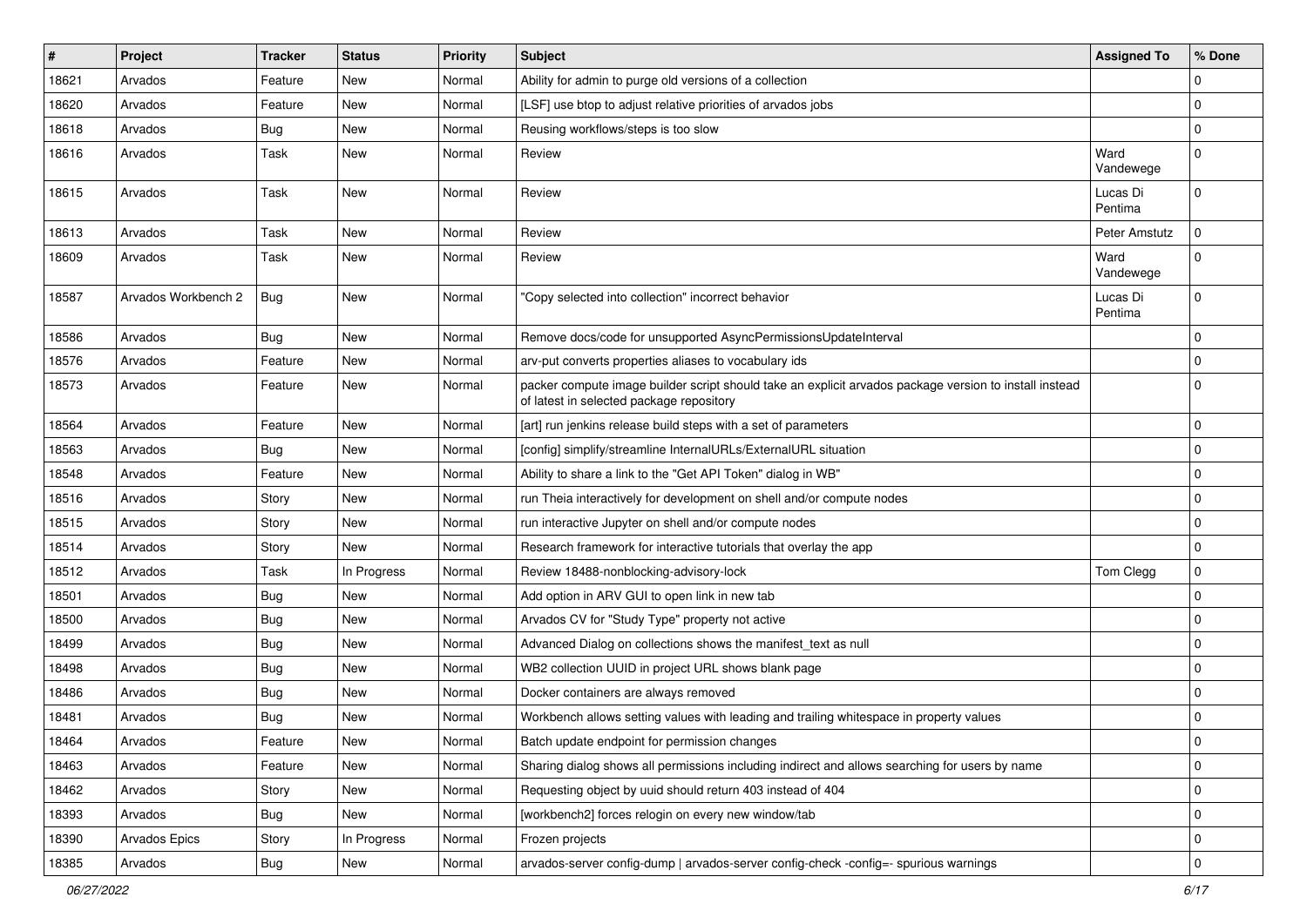| ∦     | Project              | <b>Tracker</b> | <b>Status</b> | <b>Priority</b> | Subject                                                                                                                   | <b>Assigned To</b> | % Done         |
|-------|----------------------|----------------|---------------|-----------------|---------------------------------------------------------------------------------------------------------------------------|--------------------|----------------|
| 18371 | Arvados Workbench 2  | Bug            | New           | Normal          | Handle unreachable API server better on startup                                                                           |                    | $\Omega$       |
| 18369 | Arvados              | Feature        | New           | Normal          | [doc] describe the block packing algorithm used by our various Keep clients (arv-put, python sdk,<br>keep-web, arv-mount) |                    | $\Omega$       |
| 18368 | Arvados              | Feature        | <b>New</b>    | Normal          | Notification banner                                                                                                       |                    | $\mathbf 0$    |
| 18362 | Arvados              | Story          | New           | Normal          | cwltest results for Arvados produces badges which can be linked to from commonwl.org                                      |                    | $\mathbf 0$    |
| 18350 | Arvados Epics        | Story          | New           | Normal          | Login cluster with only arvados-controller & no fallback to Rails                                                         |                    | $\mathbf 0$    |
| 18347 | Arvados              | Feature        | New           | Normal          | Cache negative token lookups in federation/OIDC                                                                           |                    | $\mathbf 0$    |
| 18345 | Arvados              | Bug            | <b>New</b>    | Normal          | Activity script crash                                                                                                     |                    | 0              |
| 18342 | <b>Arvados Epics</b> | Story          | <b>New</b>    | Normal          | Stream Keep data to minimize latency and memory usage                                                                     |                    | $\mathbf 0$    |
| 18341 | Arvados              | Story          | <b>New</b>    | Normal          | "arvados-server init" can set up a single-node production cluster                                                         |                    | $\mathbf 0$    |
| 18338 | Arvados              | Story          | <b>New</b>    | Normal          | "arvados-server init" can use a local root CA to sign certificates                                                        |                    | $\mathbf 0$    |
| 18337 | <b>Arvados Epics</b> | Story          | <b>New</b>    | Normal          | Easy install via OS package                                                                                               |                    | $\mathbf 0$    |
| 18335 | Arvados              | Feature        | <b>New</b>    | Normal          | Export health checks as Prometheus metrics                                                                                |                    | $\mathbf 0$    |
| 18334 | Arvados              | <b>Bug</b>     | New           | Normal          | Accept release info changes in docker recipes                                                                             |                    | $\Omega$       |
| 18311 | Arvados              | <b>Bug</b>     | <b>New</b>    | Normal          | [cwl] test 221 in the 1.2 conformance suite is failing on singularity                                                     | Peter Amstutz      | $\Omega$       |
| 18292 | Arvados              | Bug            | <b>New</b>    | Normal          | [cleanup] remove AssignNodeHostname from the configuration. Also from the documentation.                                  |                    | $\mathbf 0$    |
| 18291 | Arvados              | Task           | In Progress   | Normal          | Review 18287-external-url-defaults                                                                                        | Tom Clegg          | $\mathbf 0$    |
| 18280 | Arvados              | Bug            | <b>New</b>    | Normal          | Advanced Search in ARV PROD GUI non-functional                                                                            |                    | $\mathbf 0$    |
| 18279 | Arvados              | Bug            | <b>New</b>    | Normal          | Data Collection page on 2.3.0 rc2                                                                                         |                    | $\mathbf 0$    |
| 18278 | Arvados              | Bug            | New           | Normal          | [k8s] start using an ingress                                                                                              | Ward<br>Vandewege  | $\mathbf 0$    |
| 18266 | Arvados              | <b>Bug</b>     | <b>New</b>    | Normal          | Turn manual testing plan for WB2 into tickets to write cypress tests                                                      |                    | $\mathbf 0$    |
| 18262 | Arvados              | Bug            | <b>New</b>    | Normal          | [crunch-run] handle out-of-diskspace on the compute node better                                                           |                    | $\Omega$       |
| 18255 | Arvados              | Story          | <b>New</b>    | Normal          | Proof of concept Arvados single-node AMI                                                                                  |                    | $\mathbf 0$    |
| 18241 | Arvados              | Story          | New           | Normal          | "NanoCPUs can not be set" Docker error                                                                                    |                    | $\mathbf 0$    |
| 18239 | Arvados              | Story          | <b>New</b>    | Normal          | Add Kubernetes testing to CI                                                                                              |                    | $\mathbf 0$    |
| 18235 | Arvados              | Task           | <b>New</b>    | Normal          | Review                                                                                                                    | Ward<br>Vandewege  | $\Omega$       |
| 18234 | Arvados              | Task           | <b>New</b>    | Normal          | Review                                                                                                                    | Ward<br>Vandewege  | 0              |
| 18227 | Arvados              | Task           | New           | Normal          | Review                                                                                                                    | Peter Amstutz      | $\overline{0}$ |
| 18225 | Arvados              | Task           | In Progress   | Normal          | Review 18207-Workbench2-is-not-clearing-the-project-content-when-switching                                                | Daniel Kutyła      | $\mathbf 0$    |
| 18221 | Arvados              | Story          | In Progress   | Normal          | Test coverage plan for combinations of slurm/lsf/cloud singularity/docker                                                 |                    | $\mathbf 0$    |
| 18220 | Arvados              | <b>Bug</b>     | New           | Normal          | Support Docker ENTRYPOINT on Singularity in crunch-run                                                                    |                    | $\pmb{0}$      |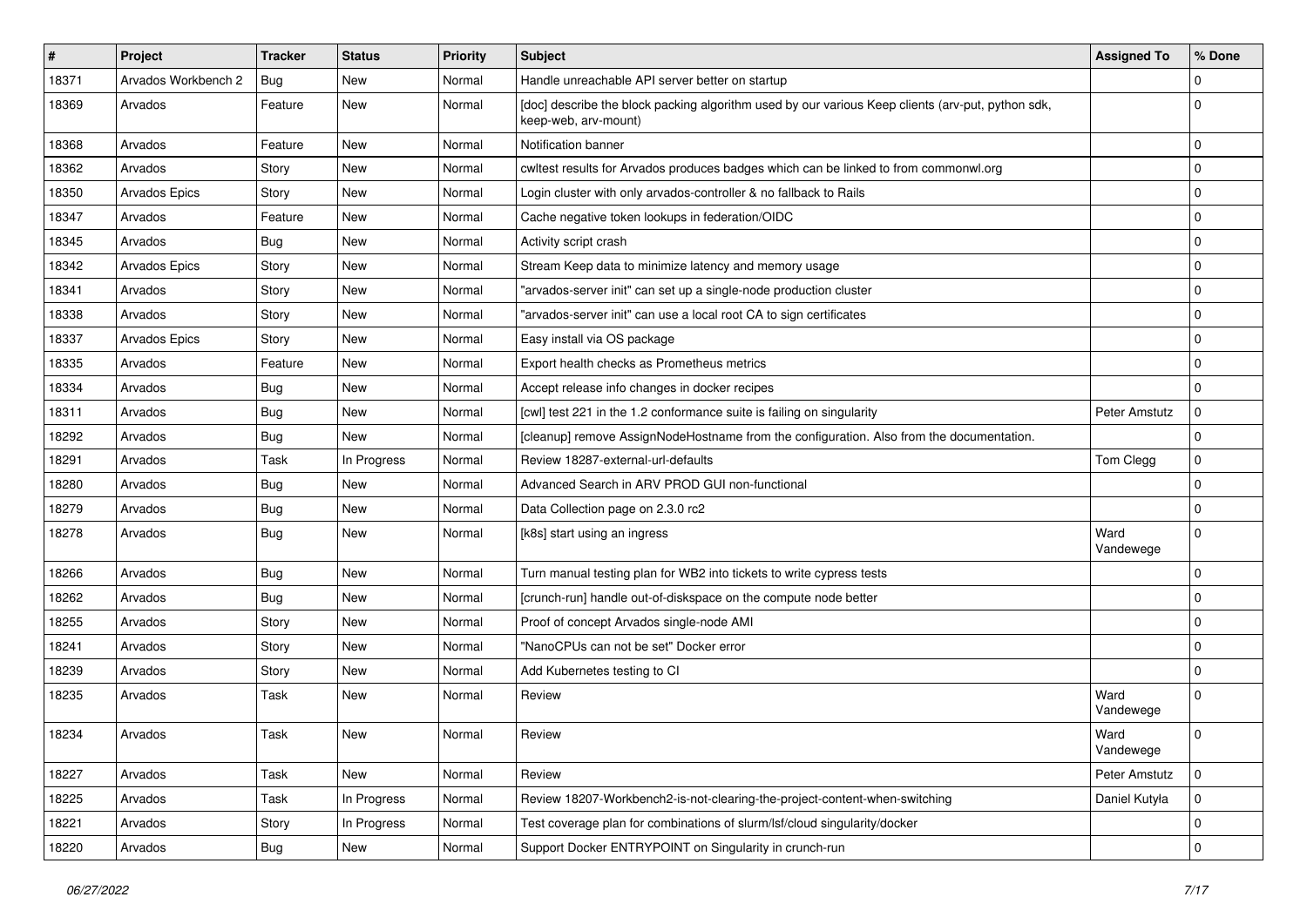| $\vert$ # | Project              | <b>Tracker</b> | <b>Status</b> | Priority | <b>Subject</b>                                                                                 | <b>Assigned To</b> | % Done       |
|-----------|----------------------|----------------|---------------|----------|------------------------------------------------------------------------------------------------|--------------------|--------------|
| 18218     | Arvados              | Feature        | New           | Normal   | ARV GUI: perform operations on files selected via the filter                                   |                    | $\Omega$     |
| 18217     | Arvados              | Feature        | <b>New</b>    | Normal   | Enable file sorting in Data Collection                                                         |                    | $\mathbf 0$  |
| 18214     | Arvados              | Bug            | New           | Normal   | global search results link to wb1 not wb2                                                      |                    | $\mathbf 0$  |
| 18213     | Arvados              | Feature        | New           | Normal   | Arvados "display in new tab" shows outdated data                                               |                    | $\mathbf 0$  |
| 18212     | Arvados              | Bug            | <b>New</b>    | Normal   | Read-only users can't open file in new tab                                                     |                    | $\mathbf 0$  |
| 18211     | Arvados              | Feature        | <b>New</b>    | Normal   | Should the Loading Progress bar always be shown?                                               |                    | $\mathbf 0$  |
| 18210     | Arvados              | Bug            | New           | Normal   | Create Mountainduck Bookmark files not working                                                 |                    | $\Omega$     |
| 18209     | Arvados              | Feature        | New           | Normal   | Re-run process on arvados throws error                                                         |                    | $\mathbf 0$  |
| 18208     | Arvados              | Bug            | New           | Normal   | Workbench2 search shows all sites even if just searching in one site                           |                    | $\mathbf 0$  |
| 18205     | Arvados              | Feature        | New           | Normal   | [api] [cloud] add live compute instance price to container record                              |                    | $\mathbf 0$  |
| 18204     | Arvados              | Bug            | New           | Normal   | Workbench2 is missing a UI that shows which group a user is member of                          |                    | $\mathbf 0$  |
| 18202     | Arvados Workbench 2  | Bug            | <b>New</b>    | Normal   | User Attributes Dialog are incorrectly displayed                                               |                    | $\mathbf 0$  |
| 18201     | Arvados Workbench 2  | Bug            | New           | Normal   | "Shared with me" Tree keeps expanding even if I closed it intentionally                        |                    | $\mathbf 0$  |
| 18200     | Arvados Workbench 2  | Bug            | New           | Normal   | Different content size of collection & files in wb2 vs wb                                      |                    | $\mathbf 0$  |
| 18199     | Arvados              | Bug            | New           | Normal   | Issue with sharing settings of "open access" new projects                                      |                    | $\mathbf 0$  |
| 18198     | Arvados              | Bug            | <b>New</b>    | Normal   | 'copy selected files into collection" function in WB2 extremely slow                           |                    | $\mathbf 0$  |
| 18197     | Arvados              | Feature        | <b>New</b>    | Normal   | add search option to input selection when running a workflow                                   |                    | $\mathbf 0$  |
| 18196     | Arvados              | Feature        | <b>New</b>    | Normal   | expose saved searches as browsing option on the left side                                      |                    | $\mathbf 0$  |
| 18194     | Arvados              | Feature        | New           | Normal   | 'Release" as search option                                                                     |                    | $\mathbf 0$  |
| 18193     | Arvados              | Feature        | <b>New</b>    | Normal   | Multi-select collections and projects to delete them                                           |                    | $\mathbf{0}$ |
| 18192     | Arvados              | <b>Bug</b>     | <b>New</b>    | Normal   | Advanced search is showing ROX IDs in the search field syntax instead of clear values          |                    | $\mathbf 0$  |
| 18191     | Arvados              | Bug            | New           | Normal   | [doc] the compute node image doc does not take releases into account                           |                    | $\mathbf 0$  |
| 18182     | Arvados              | Feature        | <b>New</b>    | Normal   | Parameter on get_permissions API to return every user and group with permissions               |                    | $\mathbf 0$  |
| 18181     | Arvados              | Feature        | <b>New</b>    | Normal   | Ability to specify a % of compute instance price that user is willing to go over from cheapest |                    | $\mathbf 0$  |
| 18179     | <b>Arvados Epics</b> | Story          | <b>New</b>    | Normal   | Better spot instance support                                                                   |                    | $\pmb{0}$    |
| 18174     | Arvados              | Feature        | New           | Normal   | [servers] add logging with automatic rotation to user-specified directory                      |                    | $\Omega$     |
| 18170     | Arvados              | <b>Bug</b>     | New           | Normal   | Display of long names can be improved on WB2                                                   |                    | $\mathbf 0$  |
| 18168     | Arvados              | Bug            | New           | Normal   | Workbench2 Trash is not listing all trashed items                                              |                    | $\mathbf{0}$ |
| 18167     | Arvados              | Bug            | New           | Normal   | Files in collection are not sorted                                                             |                    | $\mathbf 0$  |
| 18166     | Arvados              | Bug            | New           | Normal   | [Release] Auto-sync the arvados gem dependencies on RailsAPI and Workbench1                    |                    | $\mathbf 0$  |
| 18165     | Arvados              | Feature        | New           | Normal   | Whole-collection search in new collection viewer                                               |                    | $\mathbf 0$  |
| 18163     | Arvados              | Feature        | New           | Normal   | [Crunch] add CWL extension to limit the number of concurrently running jobs during a scatter   |                    | $\Omega$     |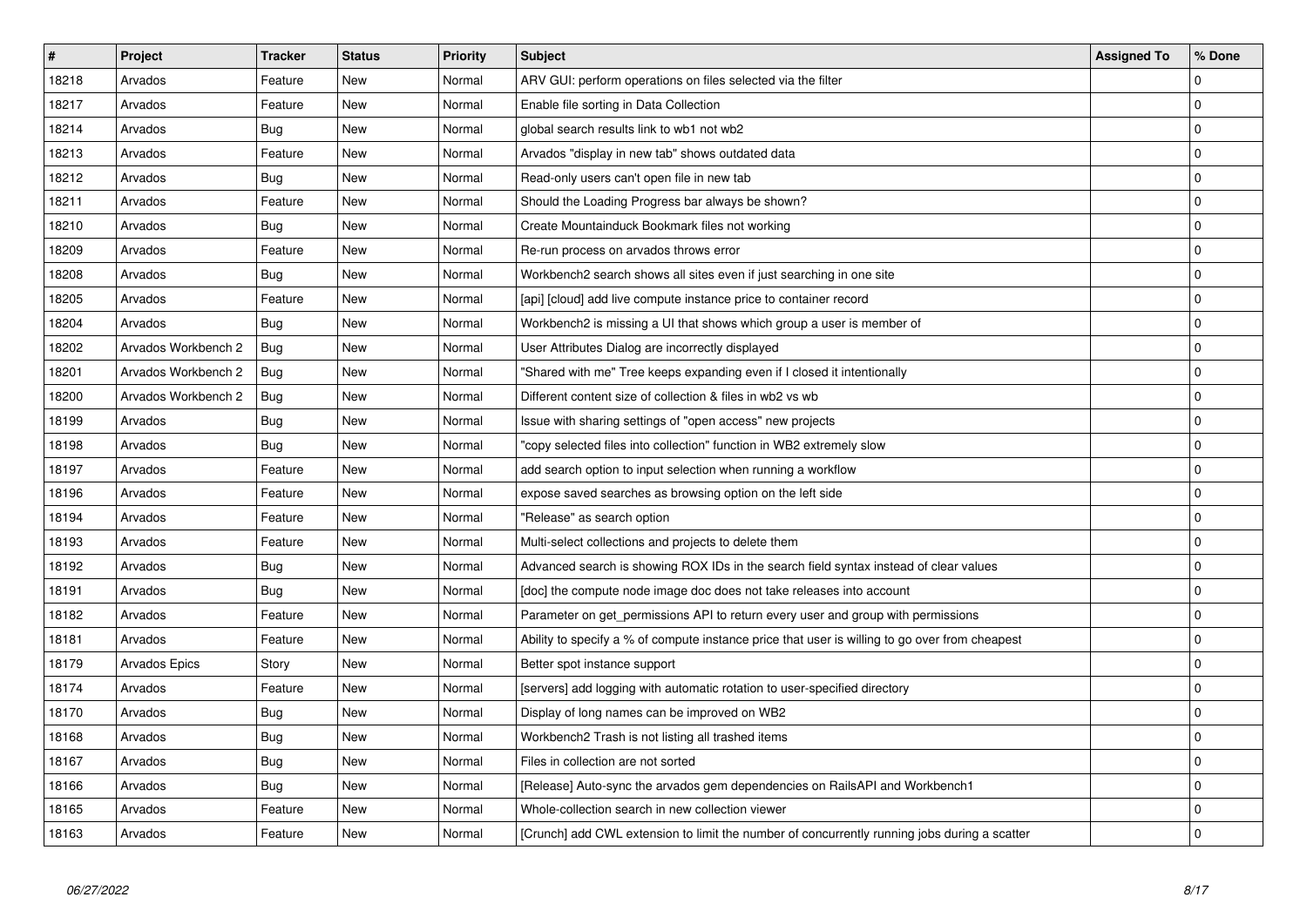| #     | Project              | <b>Tracker</b> | <b>Status</b> | <b>Priority</b> | <b>Subject</b>                                                                                                            | <b>Assigned To</b>  | % Done      |
|-------|----------------------|----------------|---------------|-----------------|---------------------------------------------------------------------------------------------------------------------------|---------------------|-------------|
| 18161 | Arvados              | Bug            | New           | Normal          | [a-d-c] the arvados_dispatchcloud_queue_entries prometheus metric should report actual instance<br>types                  |                     | $\Omega$    |
| 18150 | Arvados              | Story          | New           | Normal          | Document configuration items for customizing text in Workbench                                                            |                     | $\Omega$    |
| 18125 | Arvados              | Feature        | New           | Normal          | [deployment][provision][documentation] explain how to use a custom/existing postgresql RDBMS                              | Javier Bértoli      | $\Omega$    |
| 18124 | Arvados              | Feature        | New           | Normal          | User edit page                                                                                                            |                     | $\Omega$    |
| 18118 | Arvados              | Bug            | New           | Normal          | investigate separate socket timeouts waiting for connection and HTTP response in Python SDK                               |                     | $\Omega$    |
| 18117 | Arvados              | Story          | In Progress   | Normal          | Sample tracker                                                                                                            |                     | $\Omega$    |
| 18114 | Arvados              | Bug            | New           | Normal          | [a-d-c] slow down retries when CreateInstance returns non-quota/non-throttle errors                                       |                     | $\Omega$    |
| 18101 | Arvados              | <b>Bug</b>     | New           | Normal          | [a-d-c] [AWS] add option to spin up (spot) instances in more/all availability zones in the region                         |                     | $\Omega$    |
| 18075 | Arvados              | Bug            | New           | Normal          | arvados-dispatch-cloud should respect Containers.MaxComputeVMs                                                            |                     | $\Omega$    |
| 18071 | Arvados              | Feature        | New           | Normal          | Use postgresql advisory locks to prevent concurrent dispatcher / keep-balance processes                                   |                     | $\Omega$    |
| 18047 | <b>Arvados Epics</b> | Story          | New           | Normal          | Faceted search of metadata                                                                                                |                     | $\Omega$    |
| 18041 | Arvados              | Task           | New           | Normal          | Review                                                                                                                    | Peter Amstutz       | 0           |
| 18019 | Arvados              | Bug            | New           | Normal          | [deployment][arvados-formula] selinux breaks many installation steps                                                      |                     | $\Omega$    |
| 18016 | Arvados              | Bug            | New           | Normal          | [api] remove unused last_used_at and last_used_by_ip_address columns on api_client_authorizations<br>table                |                     | $\Omega$    |
| 18011 | Arvados              | Bug            | New           | Normal          | [packaging][centos7] systemctl daemon-reload should be run by the post-inst script when upgrading<br>packages on centos 7 |                     | $\mathbf 0$ |
| 18009 | Arvados              | Bug            | New           | Normal          | [controller] always returns an empty "unsigned_manifest_text" field for collections                                       |                     | $\Omega$    |
| 18008 | Arvados              | Bug            | New           | Normal          | [api] reqid not always being recorded in the api server log                                                               |                     | $\mathbf 0$ |
| 18000 | Arvados              | Bug            | New           | Normal          | [deduplicationreport] negative number in the "saved by Keep deduplication" report                                         |                     | $\Omega$    |
| 17993 | Arvados              | Feature        | New           | Normal          | [deduplication-report] supports storage classes                                                                           |                     | $\Omega$    |
| 17991 | Arvados              | Task           | In Progress   | Normal          | Review #17990 arvados-formula:commit:1ad296f, branch 17990-add-rvm-to-ubuntu1804                                          | Ward<br>Vandewege   | $\Omega$    |
| 17988 | Arvados              | Feature        | New           | Normal          | Enforce memory limits using Singularity + cloud                                                                           |                     | $\Omega$    |
| 17981 | Arvados              | Feature        | New           | Normal          | Hint to set properties on output collection based on workflow input or output parameter values                            |                     | $\mathbf 0$ |
| 17969 | Arvados              | Support        | New           | Normal          | Investigate plugins for redmine templates                                                                                 | Lucas Di<br>Pentima | $\Omega$    |
| 17953 | Arvados              | Story          | New           | Normal          | [api] Remove unused "node" object                                                                                         |                     | $\Omega$    |
| 17950 | Arvados              | Task           | New           | Normal          | review 17949-add-bullseye                                                                                                 |                     | $\mathbf 0$ |
| 17946 | Arvados              | Feature        | <b>New</b>    | Normal          | design: add complex structures to structured vocabulary                                                                   |                     | $\mathbf 0$ |
| 17945 | Arvados              | Feature        | New           | Normal          | design: Add type checking to the structured vocabulary                                                                    |                     | $\mathbf 0$ |
| 17942 | Arvados              | <b>Bug</b>     | New           | Normal          | [arv-mount] requests manifest text multiple times when mounting collection                                                |                     | $\mathbf 0$ |
| 17941 | Arvados              | <b>Bug</b>     | New           | Normal          | [ws] memory management issues                                                                                             |                     | $\mathbf 0$ |
| 17940 | Arvados              | <b>Bug</b>     | New           | Normal          | [controller] memory management issues                                                                                     |                     | $\mathbf 0$ |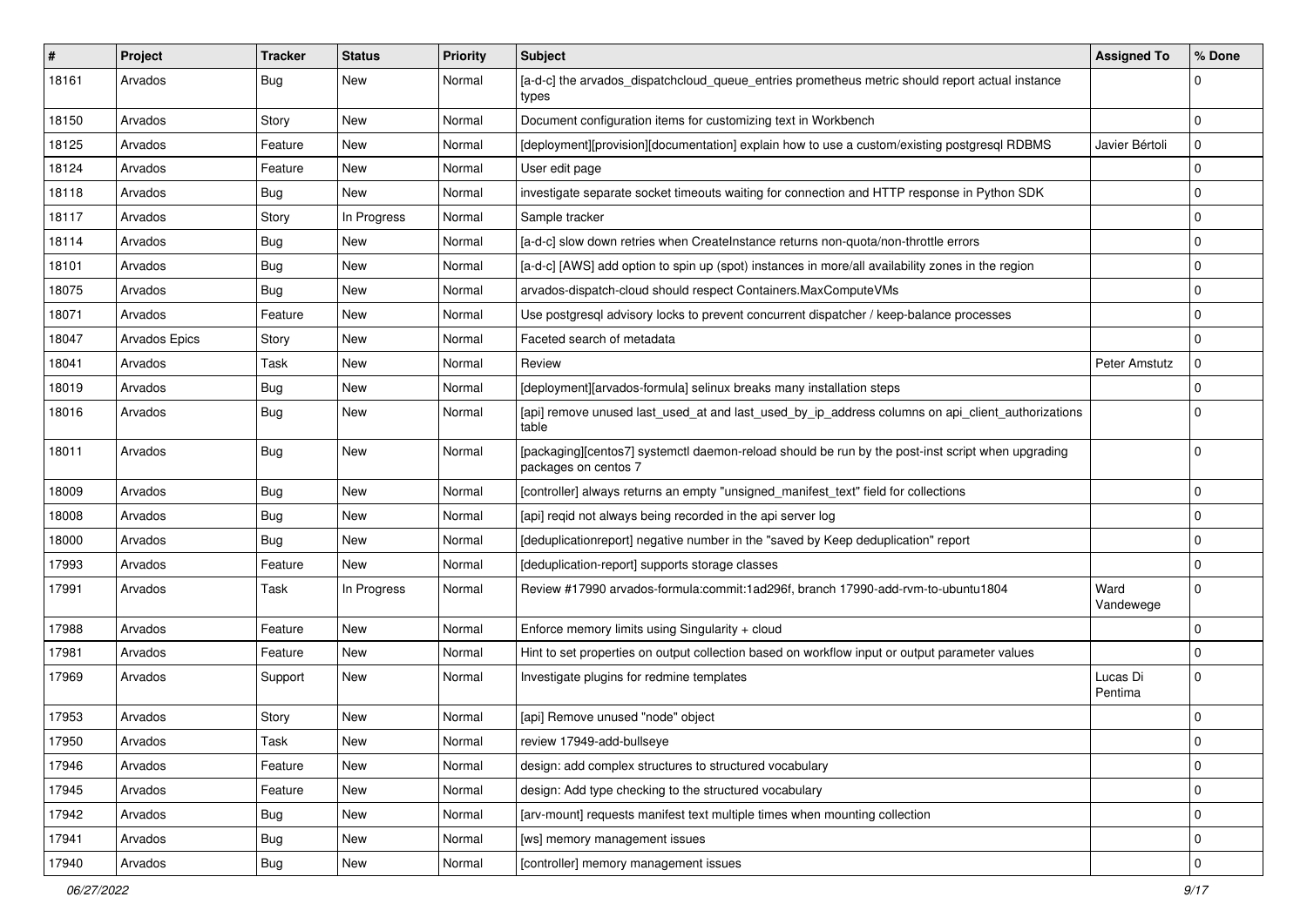| $\#$  | Project       | <b>Tracker</b> | <b>Status</b> | <b>Priority</b> | <b>Subject</b>                                                                                                                                | <b>Assigned To</b>  | % Done      |
|-------|---------------|----------------|---------------|-----------------|-----------------------------------------------------------------------------------------------------------------------------------------------|---------------------|-------------|
| 17938 | Arvados       | Bug            | New           | Normal          | [deployment][arvados-formula] shell node centos-7 packages                                                                                    | Javier Bértoli      | 0           |
| 17937 | Arvados       | <b>Bug</b>     | <b>New</b>    | Normal          | [workbench] uploader is hardcoded to X-Keep-Desired-Replicas: 2                                                                               |                     | $\Omega$    |
| 17931 | Arvados       | Task           | New           | Normal          | Review                                                                                                                                        | Lucas Di<br>Pentima | $\Omega$    |
| 17919 | Arvados       | Task           | <b>New</b>    | Normal          | investigate                                                                                                                                   | Peter Amstutz       | $\Omega$    |
| 17918 | Arvados       | <b>Bug</b>     | New           | Normal          | cwltool 'id' changes packing behavior                                                                                                         | Peter Amstutz       | O           |
| 17910 | Arvados       | Task           | New           | Normal          | investigate                                                                                                                                   | Peter Amstutz       | $\Omega$    |
| 17909 | Arvados       | Task           | New           | Normal          | investigate                                                                                                                                   | Peter Amstutz       | 0           |
| 17878 | Arvados       | Bug            | New           | Normal          | [container shell] confusing error "channel 3: bad ext data" when forwarding tcp traffic into a container<br>with API: false                   |                     | $\Omega$    |
| 17876 | Arvados       | Task           | New           | Normal          | Review                                                                                                                                        | Ward<br>Vandewege   | $\Omega$    |
| 17875 | Arvados       | Task           | <b>New</b>    | Normal          | Review                                                                                                                                        | Peter Amstutz       | 0           |
| 17859 | Arvados       | <b>Bug</b>     | New           | Normal          | When @AutoSetupNewUsers: true@ new users' username is added as email                                                                          |                     | $\Omega$    |
| 17849 | Arvados Epics | Story          | New           | Normal          | FUSE driver v2                                                                                                                                |                     | $\Omega$    |
| 17848 | Arvados Epics | Story          | In Progress   | Normal          | Improve a-c-r usability                                                                                                                       |                     | $\Omega$    |
| 17846 | Arvados       | <b>Bug</b>     | New           | Normal          | [tutorial] inconsistencies/roadbumps                                                                                                          | Ward<br>Vandewege   | $\Omega$    |
| 17845 | Arvados       | Bug            | New           | Normal          | [tutorial] reuse is not working                                                                                                               |                     | $\Omega$    |
| 17838 | Arvados       | Feature        | <b>New</b>    | Normal          | Create filter group from advanced search                                                                                                      |                     | $\Omega$    |
| 17827 | Arvados       | Feature        | New           | Normal          | [deployment][provision] rename the *_TAG variables to *_FORMULA_TAG                                                                           |                     | $\Omega$    |
| 17826 | Arvados       | Feature        | New           | Normal          | Mark individual collections with permission to download through keep-web.                                                                     |                     | $\Omega$    |
| 17814 | Arvados       | Feature        | <b>New</b>    | Normal          | Send "invite" or "friend request" to connect with other users                                                                                 |                     | $\Omega$    |
| 17807 | Arvados       | Feature        | New           | Normal          | keep-web supports login flow                                                                                                                  |                     | $\mathbf 0$ |
| 17805 | Arvados       | Feature        | In Progress   | Normal          | [fuse] access containers and container_requests through by_id directory in sitefs                                                             | Tom Clegg           | $\Omega$    |
| 17786 | Arvados       | Bug            | <b>New</b>    | Normal          | [deployment][webshell][shellinabox] centos 7's shellinabox is not pam-enabled                                                                 |                     | $\Omega$    |
| 17780 | Arvados       | <b>Bug</b>     | New           | Normal          | [a-d-c] when toggling UsePreemptibleInstances, existing containers that are runnable generate lots of<br>errors                               |                     | ŋ           |
| 17775 | Arvados       | Bug            | New           | Normal          | [a-d-c] the user should be able to see when preemptible nodes get shut down and the running<br>container requeued                             |                     | $\Omega$    |
| 17773 | Arvados       | Feature        | <b>New</b>    | Normal          | support token OIDC token introspection                                                                                                        |                     | $\Omega$    |
| 17772 | Arvados       | Feature        | New           | Normal          | use subject identifier (username etc) in "identity url" instead of "email" for login                                                          |                     | $\mathbf 0$ |
| 17771 | Arvados       | <b>Bug</b>     | New           | Normal          | [a-d-c] when a cluster supports preemptible nodes, there should be a knob to allow the user to choose<br>the use of preemptible nodes, or not |                     | $\Omega$    |
| 17768 | Arvados       | Feature        | New           | Normal          | Special file/path in collection that indicates a folder shouldn't be expanded by default                                                      |                     | $\mathbf 0$ |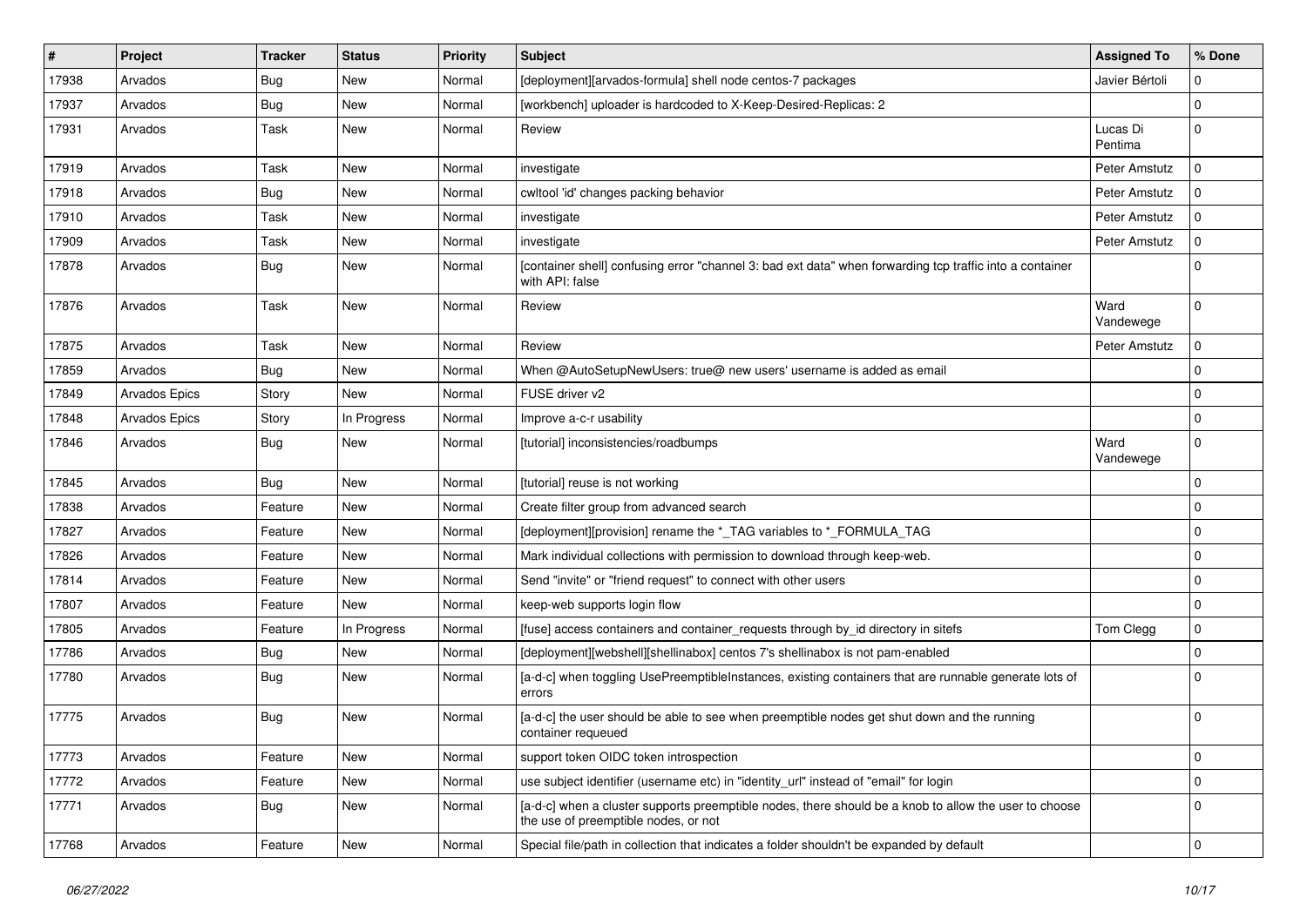| #     | Project              | <b>Tracker</b> | <b>Status</b> | <b>Priority</b> | Subject                                                                                                                          | <b>Assigned To</b> | % Done      |
|-------|----------------------|----------------|---------------|-----------------|----------------------------------------------------------------------------------------------------------------------------------|--------------------|-------------|
| 17764 | Arvados              | <b>Bug</b>     | New           | Normal          | [arv-put] progress update does not refresh frequently enough                                                                     |                    | $\Omega$    |
| 17759 | Arvados              | Bug            | <b>New</b>    | Normal          | [Keep] azure blob driver 404 errors are weird                                                                                    |                    | $\Omega$    |
| 17751 | Arvados              | Feature        | New           | Normal          | [arvados-dispatch-cloud] expose rate-limiting condition in metrics                                                               | Nico César         | $\mathbf 0$ |
| 17746 | Arvados              | <b>Bug</b>     | <b>New</b>    | Normal          | Long lines in the WB2 logs are wrapped messing up the viewport                                                                   |                    | $\mathbf 0$ |
| 17745 | Arvados              | <b>Bug</b>     | <b>New</b>    | Normal          | [config] arvados-server config-dump with ec2 driver has confusing output                                                         |                    | $\mathbf 0$ |
| 17741 | Arvados              | Bug            | <b>New</b>    | Normal          | Golang SDK CollectionFileSystem uses time.Now() as default Last-Modified for all collections identified<br>by portable data hash |                    | $\Omega$    |
| 17718 | Arvados              | Story          | New           | Normal          | Standalone JWT token support for OIDC                                                                                            |                    | $\mathbf 0$ |
| 17701 | <b>Arvados Epics</b> | Story          | <b>New</b>    | Normal          | WB2 usable on small screens / mobile                                                                                             |                    | $\mathbf 0$ |
| 17699 | Arvados              | Story          | In Progress   | Normal          | Design new keepstore internal architecture that supports efficient streaming & range requests                                    | Tom Clegg          | 0           |
| 17695 | Arvados              | Feature        | In Progress   | Normal          | [costanalyzer] make an accurate report for spot instances on AWS                                                                 |                    | $\Omega$    |
| 17694 | Arvados              | Feature        | New           | Normal          | [Keep][keep-web] improve observability of buffer cache                                                                           |                    | $\mathbf 0$ |
| 17693 | Arvados              | Feature        | New           | Normal          | [keep-web] Improve cache efficiency for a mix of fast and slow clients                                                           |                    | 0           |
| 17684 | Arvados              | Feature        | New           | Normal          | [deployment][arvados-formula] add sudo examples to use arvados as a pam source for shell nodes                                   |                    | $\mathbf 0$ |
| 17681 | Arvados              | <b>Bug</b>     | <b>New</b>    | Normal          | [controller] seems to have a really long timeout for its db connection                                                           |                    | $\mathbf 0$ |
| 17674 | Arvados              | <b>Bug</b>     | <b>New</b>    | Normal          | add profiling infrastructure to Rails API server                                                                                 |                    | $\mathbf 0$ |
| 17669 | Arvados              | Task           | In Progress   | Normal          | Review                                                                                                                           | Tom Clegg          | $\mathbf 0$ |
| 17660 | Arvados              | Task           | In Progress   | Normal          | Review 17209-http-forward                                                                                                        | Ward<br>Vandewege  | $\Omega$    |
| 17628 | Arvados              | Task           | In Progress   | Normal          | 15. push arvbox-demo image                                                                                                       |                    | $\mathbf 0$ |
| 17613 | Arvados              | Feature        | <b>New</b>    | Normal          | "created by uuid" field                                                                                                          |                    | 0           |
| 17597 | Arvados              | Bug            | New           | Normal          | [keep-web] Improve error response when AnonymousUserToken not configured and no token provided<br>by client                      |                    | $\Omega$    |
| 17586 | Arvados              | Feature        | <b>New</b>    | Normal          | Merge collections                                                                                                                |                    | $\mathbf 0$ |
| 17584 | Arvados              | <b>Bug</b>     | New           | Normal          | Permission dialog should indicate that permissions are inherited                                                                 |                    | $\mathbf 0$ |
| 17581 | Arvados              | Feature        | <b>New</b>    | Normal          | Improvement: hierarchy in workflow selection in WB2                                                                              |                    | $\mathbf 0$ |
| 17580 | Arvados              | <b>Bug</b>     | New           | Normal          | multi-select for inputs in workflow doesn't work anymore                                                                         |                    | $\Omega$    |
| 17578 | Arvados              | <b>Bug</b>     | New           | Normal          | Global search results presentation in WB2                                                                                        |                    | $\mathbf 0$ |
| 17577 | Arvados              | Bug            | New           | Normal          | Current description not shown under Edit Project                                                                                 |                    | 0           |
| 17576 | Arvados              | <b>Bug</b>     | New           | Normal          | Copy collection link includes style                                                                                              |                    | 0           |
| 17575 | Arvados              | <b>Bug</b>     | New           | Normal          | "Shared with me" Tree keeps expanding even if I closed it intentionally                                                          |                    | 0           |
| 17561 | Arvados              | <b>Bug</b>     | New           | Normal          | [arvados-dispatch-cloud] inst.SetTags() and inst.Destroy() should respect rate-limiting responses from<br>cloud provider         |                    | $\Omega$    |
| 17557 | Arvados              | Task           | New           | Normal          | Review                                                                                                                           |                    | 0           |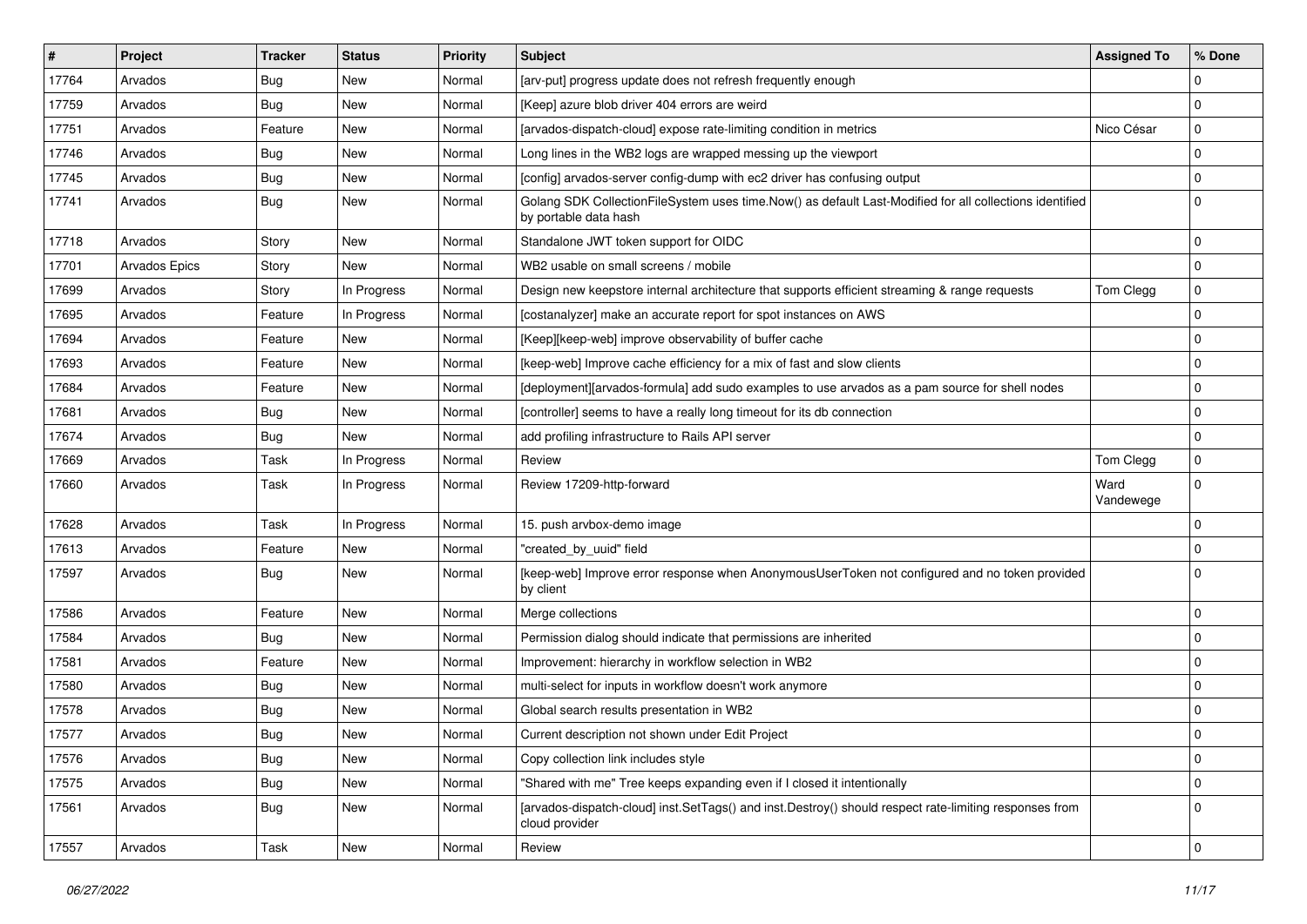| ∦     | Project             | <b>Tracker</b> | <b>Status</b> | <b>Priority</b> | <b>Subject</b>                                                                                                         | <b>Assigned To</b> | % Done      |
|-------|---------------------|----------------|---------------|-----------------|------------------------------------------------------------------------------------------------------------------------|--------------------|-------------|
| 17556 | Arvados             | Task           | In Progress   | Normal          | Review 16997-sort-config-for-diff                                                                                      | Tom Clegg          | $\Omega$    |
| 17555 | Arvados             | Task           | In Progress   | Normal          | Review 16971-Issues-with-Project-and-Collection-name-description-not-being-saved-shown                                 | Daniel Kutyła      | $\mathbf 0$ |
| 17554 | Arvados             | Task           | <b>New</b>    | Normal          | Review                                                                                                                 |                    | $\Omega$    |
| 17536 | Arvados             | Task           | New           | Normal          | Review                                                                                                                 | Peter Amstutz      | $\mathbf 0$ |
| 17520 | Arvados             | Feature        | New           | Normal          | Option to delete a container and all associated child containers, logs and outputs.                                    |                    | $\Omega$    |
| 17519 | Arvados Workbench 2 | Task           | New           | Normal          | Update workbench1's link from the "Current token" dialog to take the user directly to wb2's "Get API<br>token" dialog. |                    | $\Omega$    |
| 17518 | Arvados Workbench 2 | Feature        | New           | Normal          | Workbench2 lets users auto-login and access dialogs through direct links                                               |                    | $\mathbf 0$ |
| 17510 | Arvados             | Feature        | New           | Normal          | Create filter group based on an advanced search query in the UI                                                        |                    | $\Omega$    |
| 17502 | Arvados             | Task           | In Progress   | Normal          | need help finding docker contain to run correct java version for PharmCAT                                              | Ward<br>Vandewege  | $\mathbf 0$ |
| 17494 | Arvados             | Bug            | <b>New</b>    | Normal          | Still updating users from login cluster when nothing changed                                                           |                    | $\mathbf 0$ |
| 17490 | Arvados             | Feature        | New           | Normal          | [workbench2] make filter groups creatable/editable                                                                     |                    | $\Omega$    |
| 17483 | Arvados             | Task           | New           | Normal          | Review                                                                                                                 |                    | $\Omega$    |
| 17478 | Arvados             | Story          | New           | Normal          | Port Rails controller and integration tests for Groups to controller                                                   |                    | $\Omega$    |
| 17477 | Arvados             | Task           | New           | Normal          | document arv-bash                                                                                                      |                    | $\mathbf 0$ |
| 17472 | Arvados             | Story          | In Progress   | Normal          | Architecture for displaying container metrics in workbench                                                             | Tom Clegg          | $\mathbf 0$ |
| 17468 | Arvados             | Feature        | <b>New</b>    | Normal          | [controller] Skip repetitive OIDC UserInfo calls if access token validates as an ID token                              |                    | $\mathbf 0$ |
| 17461 | Arvados             | Feature        | New           | Normal          | Flag to make turn file format mismatches from an error to a warning                                                    | Jiayong Li         | $\Omega$    |
| 17459 | Arvados             | Task           | New           | Normal          | Review                                                                                                                 | Peter Amstutz      | $\Omega$    |
| 17456 | Arvados             | Task           | New           | Normal          | Review                                                                                                                 | Peter Amstutz      | $\Omega$    |
| 17433 | Arvados             | Bug            | New           | Normal          | Long picklists hide typing field in WB2                                                                                |                    | $\Omega$    |
| 17428 | Arvados             | Bug            | New           | Normal          | [deployment] arvados-api-server fails to re-install/upgrade if the postgresql-client and the server<br>versions differ |                    | $\Omega$    |
| 17424 | Arvados             | <b>Bug</b>     | <b>New</b>    | Normal          | [API] group contents endpoint edge cases with filter on uuid                                                           |                    | $\Omega$    |
| 17420 | Arvados             | Support        | New           | Normal          | Review Lon's cwltool PR                                                                                                | Peter Amstutz      | $\Omega$    |
| 17416 | Arvados Workbench 2 | Bug            | New           | Normal          | Make sure dev packages don't get included when making the production build                                             |                    | $\Omega$    |
| 17413 | Arvados             | <b>Bug</b>     | New           | Normal          | [arv-mount] Exit (instead of undefined behavior) after unhandled exception                                             |                    | $\Omega$    |
| 17412 | Arvados             | Task           | New           | Normal          | Review                                                                                                                 | Peter Amstutz      | $\Omega$    |
| 17410 | Arvados             | Task           | New           | Normal          | Review                                                                                                                 | Peter Amstutz      | $\Omega$    |
| 17403 | Arvados             | Task           | In Progress   | Normal          | Review 17337-files-not-visible-in-arvados                                                                              | Daniel Kutyła      | $\mathsf 0$ |
| 17401 | Arvados             | Feature        | New           | Normal          | VS code plugin for Arvados                                                                                             |                    | $\mathbf 0$ |
| 17400 | Arvados Workbench 2 | Bug            | New           | Normal          | Directly shared collections are displayed as "read-only"                                                               |                    | $\mathbf 0$ |
| 17381 | Arvados             | <b>Bug</b>     | New           | Normal          | [playground] [wb2] add a redirect                                                                                      |                    | $\mathbf 0$ |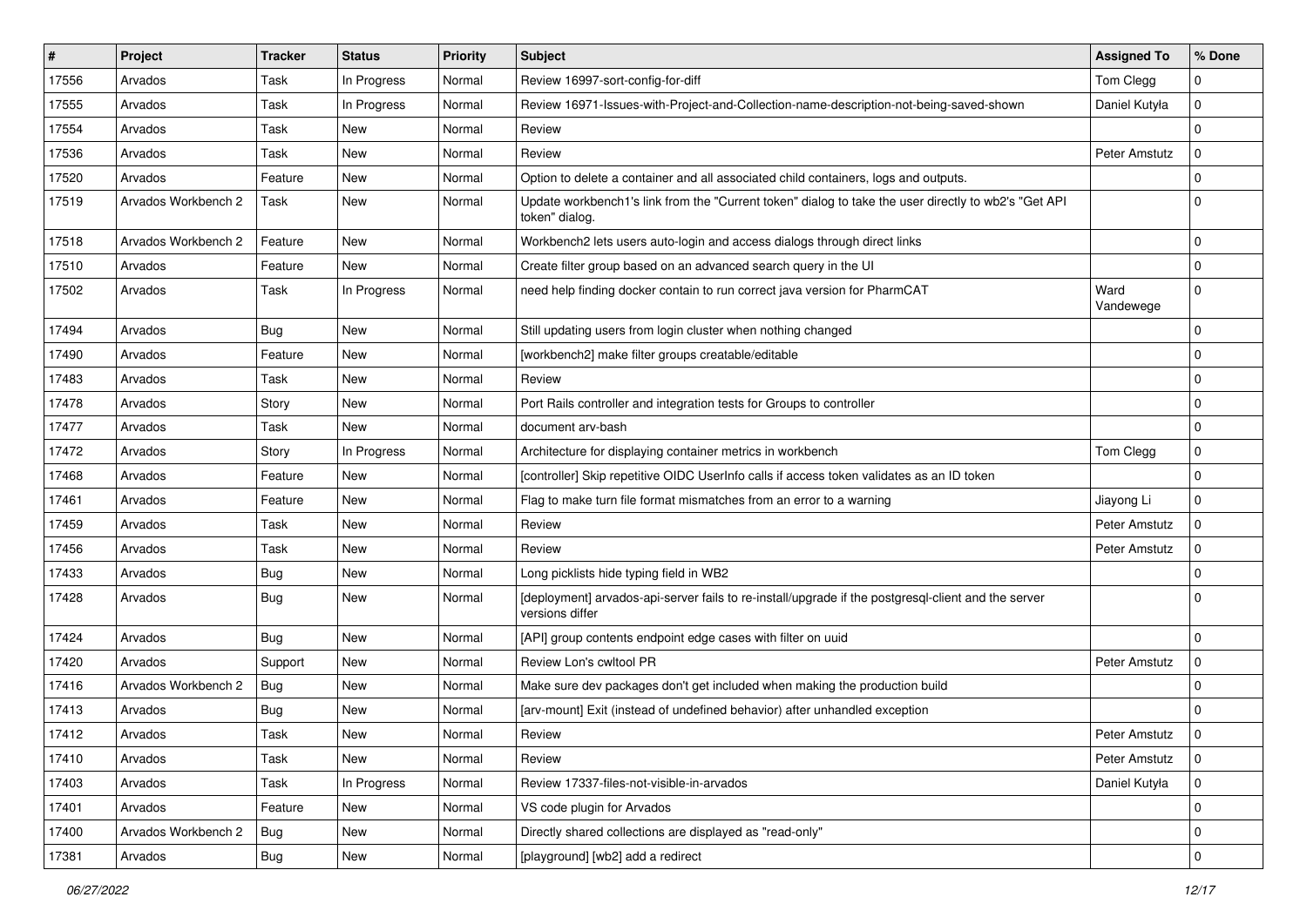| $\#$  | Project | <b>Tracker</b> | <b>Status</b> | <b>Priority</b> | <b>Subject</b>                                                                                                                      | <b>Assigned To</b>  | % Done      |
|-------|---------|----------------|---------------|-----------------|-------------------------------------------------------------------------------------------------------------------------------------|---------------------|-------------|
| 17368 | Arvados | Task           | Feedback      | Normal          | 10. Deploy RC to su92l                                                                                                              | Peter Amstutz       | U           |
| 17358 | Arvados | Bug            | <b>New</b>    | Normal          | [wb2] mis-placed label?                                                                                                             |                     | $\Omega$    |
| 17357 | Arvados | Bug            | New           | Normal          | [wb2] ssh keys for admin user list all of them (in the user tab)                                                                    |                     | $\mathbf 0$ |
| 17354 | Arvados | Feature        | New           | Normal          | Be able to inject additional documentation text into WebDAV/s3 info dialog                                                          |                     | $\Omega$    |
| 17348 | Arvados | Story          | New           | Normal          | Example workflow template which streams data from S3 in first step, does some computation steps,<br>and uploads results back to S3. |                     | $\Omega$    |
| 17347 | Arvados | Bug            | New           | Normal          | crunch-run -- list fatal error out of memory                                                                                        |                     | $\mathbf 0$ |
| 17345 | Arvados | Bug            | <b>New</b>    | Normal          | [boot] handle dependency upgrades better in "arvados-package build"                                                                 |                     | $\mathbf 0$ |
| 17344 | Arvados | Story          | <b>New</b>    | Normal          | [boot] Make arvados-server-easy package suitable for demo use case                                                                  | Tom Clegg           | $\mathbf 0$ |
| 17327 | Arvados | Feature        | <b>New</b>    | Normal          | Go codegen for reading/writing CWL                                                                                                  | Nico César          | $\mathbf 0$ |
| 17326 | Arvados | Task           | New           | Normal          | Review                                                                                                                              | Lucas Di<br>Pentima | $\mathbf 0$ |
| 17320 | Arvados | Support        | <b>New</b>    | Normal          | Explain what additonal configuration is needed for provision.sh to go to production                                                 | Peter Amstutz       | $\mathbf 0$ |
| 17314 | Arvados | <b>Bug</b>     | New           | Normal          | [API] [controller] [Workbench] 404 on foreign user UUID in admin interface                                                          |                     | $\Omega$    |
| 17313 | Arvados | Feature        | New           | Normal          | [Documentation] improve federation documentation                                                                                    | Ward<br>Vandewege   | $\Omega$    |
| 17310 | Arvados | Feature        | <b>New</b>    | Normal          | SAML support                                                                                                                        |                     | $\Omega$    |
| 17309 | Arvados | Feature        | <b>New</b>    | Normal          | Keep "Shared with me" collapsed unless opened manually                                                                              |                     | $\Omega$    |
| 17304 | Arvados | Feature        | New           | Normal          | Allow setting properties on processes                                                                                               |                     | $\Omega$    |
| 17303 | Arvados | Feature        | New           | Normal          | List properties and allow filtering by them in the project listings                                                                 |                     | $\mathbf 0$ |
| 17292 | Arvados | Feature        | New           | Normal          | Merging collections feature                                                                                                         |                     | $\Omega$    |
| 17291 | Arvados | <b>Bug</b>     | New           | Normal          | Copy selected to collection issue                                                                                                   |                     | $\mathbf 0$ |
| 17287 | Arvados | Story          | In Progress   | Normal          | Ruby 2.5 will be EOLed soon, make sure to be ready for 2.6                                                                          |                     | $\mathbf 0$ |
| 17283 | Arvados | Task           | New           | Normal          | Review                                                                                                                              | Ward<br>Vandewege   | $\mathbf 0$ |
| 17277 | Arvados | Task           | <b>New</b>    | Normal          | Make sure machine is configured to respond for that virtual host                                                                    | Ward<br>Vandewege   | $\mathbf 0$ |
| 17275 | Arvados | Bug            | New           | Normal          | Move Go Arvados RPC module into Go SDK & migrate to new API                                                                         |                     | $\Omega$    |
| 17274 | Arvados | Story          | <b>New</b>    | Normal          | Add "viewer.commonwl.org" DNS alias                                                                                                 | Peter Amstutz       | $\Omega$    |
| 17272 | Arvados | Story          | New           | Normal          | Doc site feedback                                                                                                                   |                     | 0           |
| 17261 | Arvados | Feature        | <b>New</b>    | Normal          | Determine ownership of objects within wb2                                                                                           |                     | $\mathbf 0$ |
| 17251 | Arvados | Feature        | New           | Normal          | Investigate mypyc for arvados-cwl-runner                                                                                            |                     | $\mathbf 0$ |
| 17244 | Arvados | <b>Bug</b>     | New           | Normal          | Make sure cgroupsV2 works with Arvados                                                                                              |                     | $\mathbf 0$ |
| 17232 | Arvados | Support        | New           | Normal          | add example of readRDS() to arvadosR help                                                                                           |                     | 0           |
| 17214 | Arvados | Story          | New           | Normal          | Investigate using tracing                                                                                                           |                     | $\mathbf 0$ |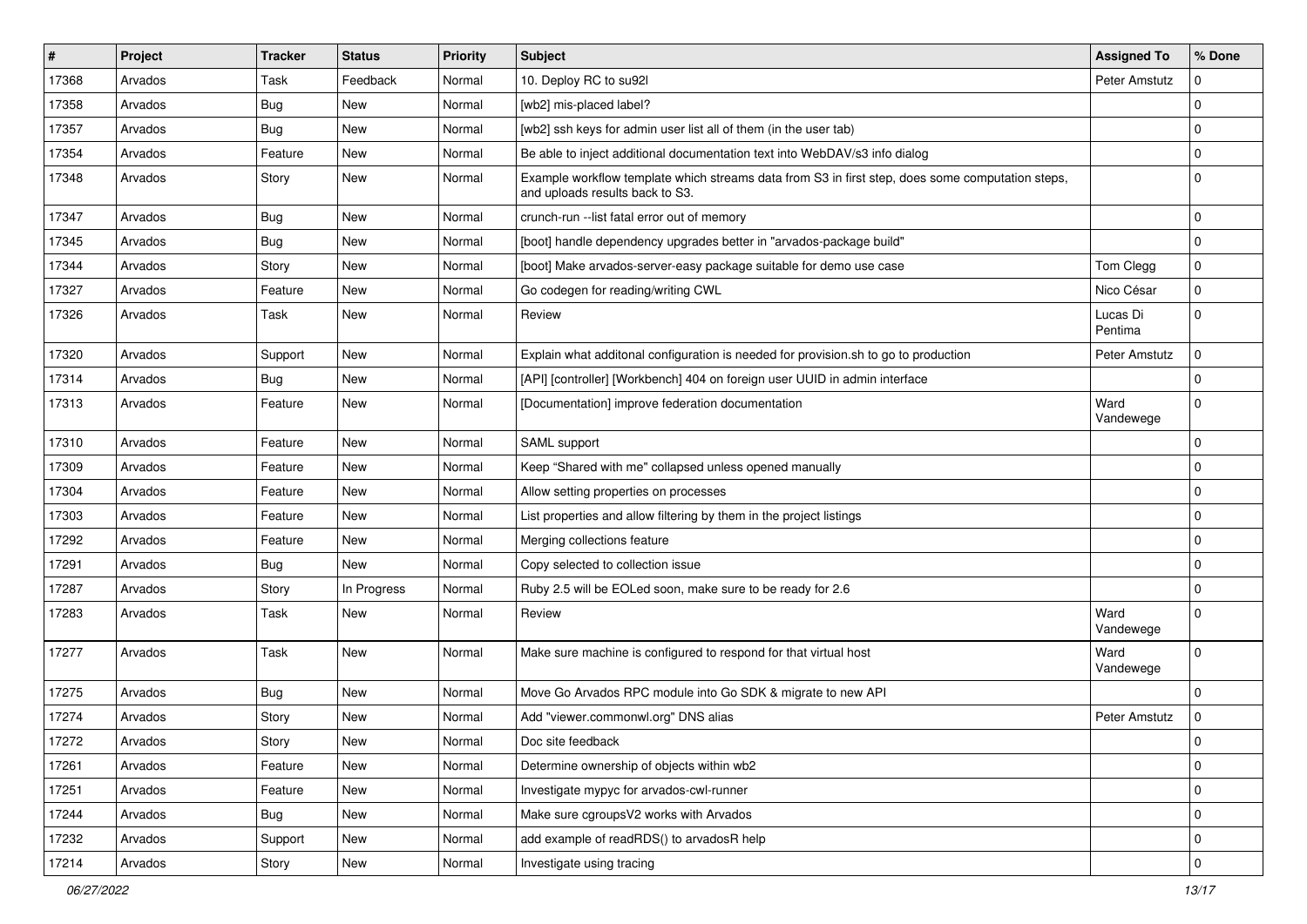| $\sharp$ | Project             | <b>Tracker</b> | <b>Status</b> | <b>Priority</b> | <b>Subject</b>                                                                                                   | <b>Assigned To</b>  | % Done      |
|----------|---------------------|----------------|---------------|-----------------|------------------------------------------------------------------------------------------------------------------|---------------------|-------------|
| 17209    | Arvados             | Feature        | In Progress   | Normal          | Controller forwards web requests to crunch worker nodes                                                          | Tom Clegg           | $\Omega$    |
| 17207    | Arvados Epics       | Story          | <b>New</b>    | Normal          | External access to web services running in containers                                                            |                     | $\mathbf 0$ |
| 17206    | Arvados             | Feature        | <b>New</b>    | Normal          | crunch-run reverse proxies HTTP requests to container                                                            |                     | $\mathbf 0$ |
| 17195    | Arvados Workbench 2 | Bug            | New           | Normal          | workbench2/static/js/main.ad432f16.js has c97qk.arvadosapi.com hardcoded                                         |                     | $\Omega$    |
| 17194    | Arvados             | Feature        | <b>New</b>    | Normal          | support Amazon Linux                                                                                             |                     | $\mathbf 0$ |
| 17186    | Arvados             | <b>Bug</b>     | New           | Normal          | [dispatch] broken node logs should also be copied to a-d-c logs                                                  |                     | $\Omega$    |
| 17185    | Arvados             | Feature        | New           | Normal          | [adc] add broken node metrics                                                                                    | Tom Clegg           | $\mathbf 0$ |
| 17181    | Arvados             | Task           | New           | Normal          | <b>Talk to Michael</b>                                                                                           |                     | $\mathbf 0$ |
| 17178    | Arvados             | Feature        | <b>New</b>    | Normal          | Render live graphs of container crunchstat in wb2                                                                |                     | $\Omega$    |
| 17174    | Arvados             | Feature        | New           | Normal          | Menu item ordering                                                                                               |                     | $\Omega$    |
| 17172    | Arvados             | Feature        | New           | Normal          | Stale-while-revalidate caching strategy for requests                                                             |                     | $\Omega$    |
| 17168    | Arvados             | Bug            | In Progress   | Normal          | Add some basic documentation about wb2 to user guide                                                             | Sarah Zaranek       | $\mathbf 0$ |
| 17166    | Arvados             | Support        | Feedback      | Normal          | Set up CWL project jenkins server                                                                                |                     | $\Omega$    |
| 17160    | Arvados             | Bug            | <b>New</b>    | Normal          | [packaging] upgrade run_upload_packages.py to use twine for upload to PyPI                                       |                     | $\Omega$    |
| 17159    | Arvados             | <b>Bug</b>     | <b>New</b>    | Normal          | [build] make build-packages-python-ruby run on a Jenkins satellite                                               |                     | $\mathbf 0$ |
| 17158    | Arvados             | Bug            | <b>New</b>    | Normal          | Cannot execute a registered CommandLineTool, only Workflow                                                       |                     | $\mathbf 0$ |
| 17157    | Arvados             | Bug            | New           | Normal          | Workbench should have all collection updates result in new versions                                              |                     | $\Omega$    |
| 17153    | Arvados             | Bug            | New           | Normal          | Displays "Your project is empty." instead of "Nothing matched the search" when a search doesn't find<br>anything |                     | $\mathbf 0$ |
| 17149    | Arvados             | Feature        | New           | Normal          | Checkpoint / snapshot to support migrating tasks when more memory is needed                                      |                     | $\mathbf 0$ |
| 17148    | Arvados             | Feature        | New           | Normal          | add logging middleware to lib/cmd                                                                                |                     | $\Omega$    |
| 17116    | Arvados             | Story          | <b>New</b>    | Normal          | Consider excluding api_client_authorization from audit logs by default.                                          |                     | $\mathbf 0$ |
| 17112    | Arvados             | Feature        | New           | Normal          | Store unsigned collection manifests in keep                                                                      |                     | $\mathbf 0$ |
| 17110    | Arvados             | Feature        | <b>New</b>    | Normal          | Container reuse on sub-workflows and chunks of scatter inputs                                                    |                     | $\mathbf 0$ |
| 17104    | Arvados             | Feature        | New           | Normal          | Feature to toggle "detailed rows" in project view                                                                |                     | $\mathbf 0$ |
| 17100    | Arvados             | Feature        | New           | Normal          | Audit logs should include current/logged in user                                                                 |                     | $\mathbf 0$ |
| 17089    | Arvados             | Task           | New           | Normal          | Review                                                                                                           | Lucas Di<br>Pentima | $\Omega$    |
| 17074    | Arvados             | Bug            | New           | Normal          | Use count=none & keyset paging                                                                                   |                     | 0           |
| 17073    | Arvados             | Bug            | New           | Normal          | Permission links originating from users should only update that user                                             | Peter Amstutz       | $\mathbf 0$ |
| 17070    | Arvados             | Feature        | New           | Normal          | [packaging][centos] build packages for centos8                                                                   |                     | $\mathbf 0$ |
| 17054    | Arvados             | Feature        | In Progress   | Normal          | Custom naming for scatter steps                                                                                  |                     | $\mathbf 0$ |
| 17052    | Arvados             | Bug            | In Progress   | Normal          | arvados-server replaces run_test_services.py                                                                     |                     | $\mathbf 0$ |
| 17050    | Arvados Epics       | Story          | In Progress   | Normal          | arvados.org 2.0                                                                                                  |                     | $\mathbf 0$ |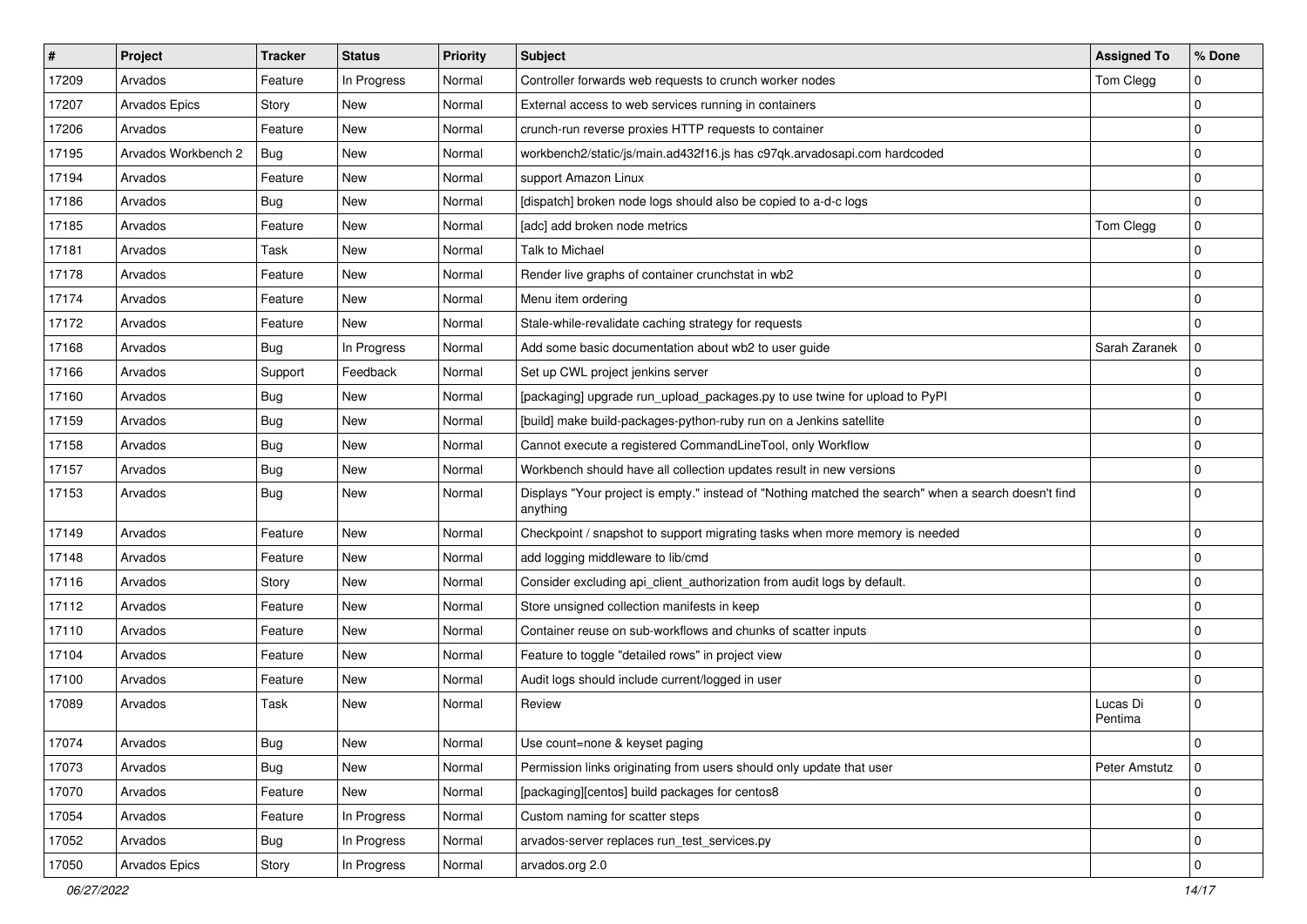| $\sharp$ | Project              | <b>Tracker</b> | <b>Status</b> | <b>Priority</b> | <b>Subject</b>                                                                                                | <b>Assigned To</b> | % Done      |
|----------|----------------------|----------------|---------------|-----------------|---------------------------------------------------------------------------------------------------------------|--------------------|-------------|
| 17041    | Arvados              | <b>Bug</b>     | New           | Normal          | Upload doesn't work on arvbox-demo                                                                            |                    | $\Omega$    |
| 17038    | Arvados              | Feature        | New           | Normal          | [controller] Option to request additional scopes, and verify additional claims, during OpenID Connect<br>auth |                    | $\Omega$    |
| 17037    | Arvados              | Feature        | New           | Normal          | [controller] Improve use of given_name/family_name fields for generic OpenID Connect providers                |                    | $\Omega$    |
| 17005    | Arvados              | Bug            | <b>New</b>    | Normal          | CWL v1.2 Conformance test 83 failed twice on the new Arvados Playground                                       |                    | $\mathbf 0$ |
| 17002    | <b>Arvados Epics</b> | Story          | In Progress   | Normal          | Arvados Overview Video (Big Picture Video)                                                                    |                    | $\Omega$    |
| 17001    | Arvados Epics        | Story          | <b>New</b>    | Normal          | WGS Demo Works in WB2 and Is Updated to Reflect WB2 Features                                                  |                    | $\mathbf 0$ |
| 16975    | Arvados              | Feature        | <b>New</b>    | Normal          | Direct navigation to federated objects                                                                        |                    | $\mathbf 0$ |
| 16973    | Arvados              | <b>Bug</b>     | New           | Normal          | No "disable re-use" option when running a newly registered workflow                                           |                    | $\Omega$    |
| 16972    | Arvados              | <b>Bug</b>     | <b>New</b>    | Normal          | Container request page doesn't refresh                                                                        |                    | $\mathbf 0$ |
| 16970    | Arvados              | Bug            | New           | Normal          | "Shared" option in sharing dialog is confusing                                                                |                    | $\Omega$    |
| 16969    | Arvados Workbench 2  | <b>Bug</b>     | New           | Normal          | User with can_manage access can drop own permissions by making "private"                                      |                    | $\mathbf 0$ |
| 16964    | Arvados              | Task           | New           | Normal          | Review                                                                                                        | Peter Amstutz      | $\mathbf 0$ |
| 16945    | <b>Arvados Epics</b> | Story          | In Progress   | Normal          | WB2 Workflows / containers feature parity                                                                     |                    | $\Omega$    |
| 16943    | <b>Arvados Epics</b> | Story          | <b>New</b>    | Normal          | WB2 Descriptions, project & collection operations                                                             |                    | $\Omega$    |
| 16933    | Arvados              | Bug            | New           | Normal          | [login federation] post-trashing collection UX bug                                                            |                    | $\mathbf 0$ |
| 16932    | Arvados              | <b>Bug</b>     | <b>New</b>    | Normal          | [login federation] trashing collections: snackbar issues                                                      |                    | $\mathbf 0$ |
| 16931    | Arvados              | <b>Bug</b>     | <b>New</b>    | Normal          | [login federation] Not Found modal when looking at trashed collection                                         |                    | $\mathbf 0$ |
| 16888    | Arvados              | Bug            | In Progress   | Normal          | Federate container token cannot access resources on other clusters                                            | Tom Clegg          | $\Omega$    |
| 16881    | Arvados              | Task           | <b>New</b>    | Normal          | Review                                                                                                        | Peter Amstutz      | $\mathbf 0$ |
| 16879    | Arvados              | Task           | New           | Normal          | Review                                                                                                        | Peter Amstutz      | $\Omega$    |
| 16871    | Arvados              | Support        | New           | Normal          | Translate NextFlow workflows to CWL with notes                                                                |                    | $\Omega$    |
| 16870    | Arvados              | Story          | <b>New</b>    | Normal          | Research & create examples of other CWL patterns                                                              | Jiayong Li         | $\mathbf 0$ |
| 16869    | Arvados              | Story          | New           | Normal          | Go through workflow patterns and add them to the CWL patterns repo                                            | Jiayong Li         | $\Omega$    |
| 16867    | Arvados              | Bug            | <b>New</b>    | Normal          | Rust SDK                                                                                                      |                    | $\mathbf 0$ |
| 16866    | Arvados              | Feature        | New           | Normal          | Support OpenAPI                                                                                               |                    | $\mathbf 0$ |
| 16858    | <b>Arvados Epics</b> | Story          | New           | Normal          | Collection check in / check out                                                                               |                    | $\Omega$    |
| 16853    | Arvados              | <b>Bug</b>     | New           | Normal          | [arvbox] various bugs                                                                                         |                    | $\Omega$    |
| 16852    | Arvados              | <b>Bug</b>     | New           | Normal          | [keep-balance] replication level distribution should account for volumes' built-in replication                |                    | $\mathbf 0$ |
| 16851    | Arvados              | <b>Bug</b>     | New           | Normal          | [keep-balance] "underreplicated blocks" are overcounted in log messages                                       |                    | $\mathbf 0$ |
| 16849    | Arvados              | Feature        | New           | Normal          | Investigate / document using Rabix Composer + arv-mount + arvados-cwl-runner                                  |                    | $\mathbf 0$ |
| 16843    | Arvados              | Feature        | New           | Normal          | [a-d-c] admin cli                                                                                             |                    | $\Omega$    |
| 16832    | Arvados              | Bug            | New           | Normal          | replace linkchecker in our build environment                                                                  | Ward<br>Vandewege  | $\mathbf 0$ |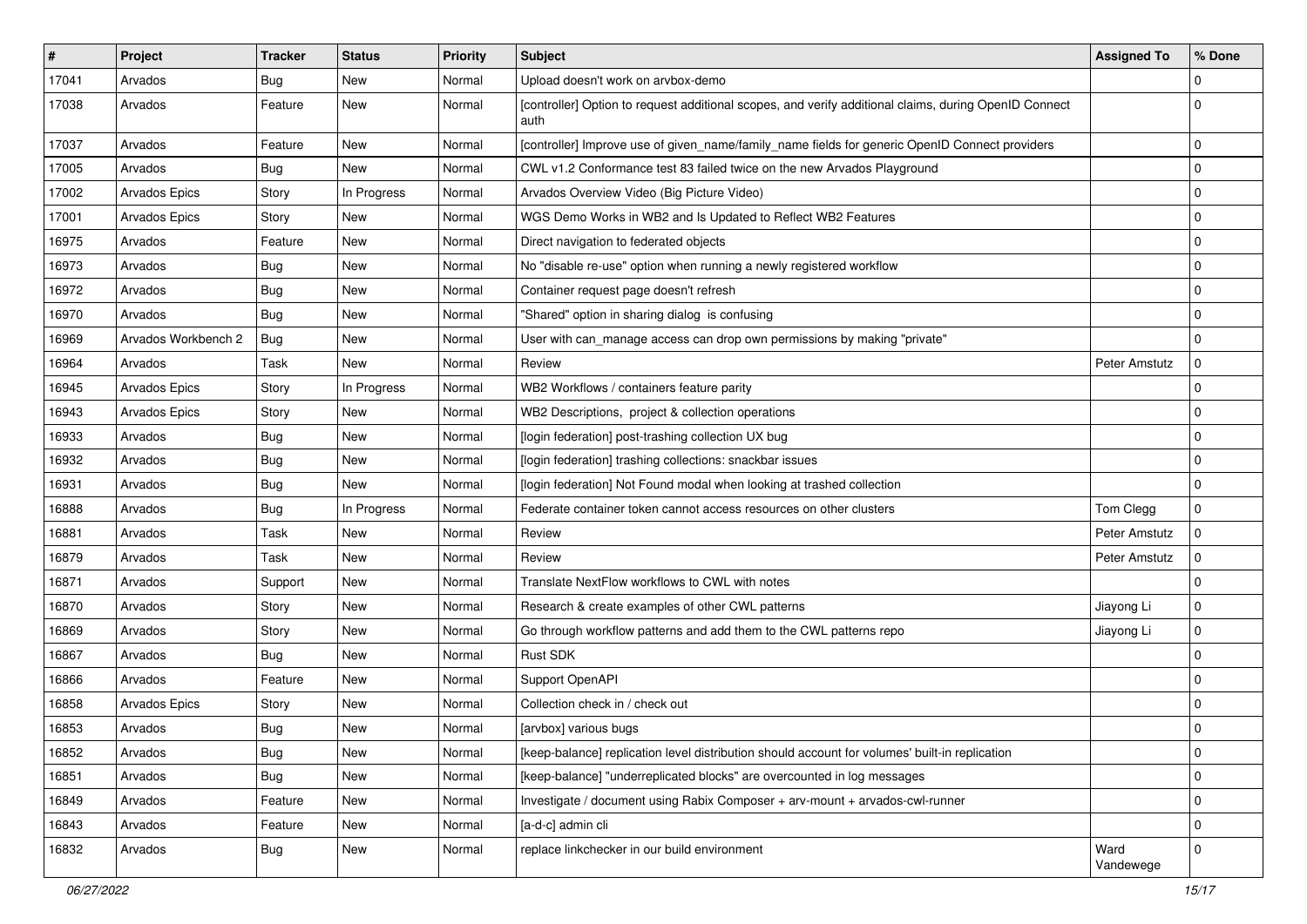| #     | <b>Project</b> | <b>Tracker</b> | <b>Status</b> | <b>Priority</b> | Subject                                                                               | <b>Assigned To</b> | % Done      |
|-------|----------------|----------------|---------------|-----------------|---------------------------------------------------------------------------------------|--------------------|-------------|
| 16830 | Arvados        | <b>Bug</b>     | New           | Normal          | [keep-web] S3 PutObject response should have content MD5                              |                    | 0           |
| 16816 | Arvados        | Task           | New           | Normal          | Review                                                                                |                    | $\mathbf 0$ |
| 16805 | Arvados        | <b>Bug</b>     | New           | Normal          | "enter" dismisses setup dialog instead of submitting                                  |                    | $\mathbf 0$ |
| 16802 | Arvados        | Feature        | New           | Normal          | [packaging] create an arvados-shell-node package                                      |                    | $\mathbf 0$ |
| 16800 | Arvados        | Feature        | New           | Normal          | PAM sets Arvados environment vars                                                     |                    | 0           |
| 16784 | Arvados        | Feature        | New           | Normal          | Roles view                                                                            |                    | $\mathbf 0$ |
| 16782 | Arvados Epics  | Story          | New           | Normal          | Add-on module system                                                                  |                    | $\mathbf 0$ |
| 16771 | Arvados        | <b>Bug</b>     | New           | Normal          | [keepstore, arvados-dispatch-cloud] Driver parameter should be specified consistently |                    | 0           |
| 16768 | Arvados        | Task           | New           | Normal          | Review                                                                                | Peter Amstutz      | $\Omega$    |
| 16764 | Arvados        | Task           | <b>New</b>    | Normal          | Review                                                                                | Tom Clegg          | $\mathbf 0$ |
| 16744 | Arvados        | Feature        | New           | Normal          | [keep-web] Support more S3 write APIs: DeleteObjects, POST object                     |                    | $\mathbf 0$ |
| 16741 | Arvados        | Story          | New           | Normal          | Upload verification tool                                                              |                    | $\mathbf 0$ |
| 16738 | Arvados        | Feature        | New           | Normal          | [a-d-c] introduce concept of "quota partition"                                        |                    | 0           |
| 16728 | Arvados        | Story          | New           | Normal          | Migrate federated workflow and federation user migrate tests to use arvados-boot      |                    | $\mathbf 0$ |
| 16701 | Arvados        | Feature        | New           | Normal          | Tool to compare contents of a local file system to contents of a collection           |                    | $\mathbf 0$ |
| 16682 | Arvados        | <b>Bug</b>     | New           | Normal          | Missing nodejs should not be a fatal error for submitting a workflow                  | Nico César         | 0           |
| 16673 | Arvados        | Support        | New           | Normal          | Document using OpenID Connect support for AAI                                         | Peter Amstutz      | $\mathbf 0$ |
| 16664 | Arvados        | Story          | New           | Normal          | Remove legacy config loading                                                          |                    | $\mathbf 0$ |
| 16658 | Arvados        | <b>Bug</b>     | New           | Normal          | [Bug] "Move/Copy To" Dialog does not list all possible target locations.              |                    | $\mathbf 0$ |
| 16656 | Arvados        | <b>Bug</b>     | New           | Normal          | Arvados bug (GUI): Favorites not displayed in ARV move function                       |                    | $\mathbf 0$ |
| 16651 | Arvados        | Feature        | New           | Normal          | Show sharing dialog also for users with read and write permissions                    |                    | $\mathbf 0$ |
| 16650 | Arvados        | Feature        | New           | Normal          | Downloading and open in new tab for subfolders in data collection                     |                    | $\mathbf 0$ |
| 16646 | Arvados        | Feature        | New           | Normal          | Search in Data collection                                                             |                    | $\mathbf 0$ |
| 16644 | Arvados        | Feature        | New           | Normal          | Move files into existing collection                                                   |                    | $\mathbf 0$ |
| 16643 | Arvados        | Feature        | New           | Normal          | Notification functionality                                                            |                    | $\mathbf 0$ |
| 16642 | Arvados        | Feature        | New           | Normal          | Processes page                                                                        |                    | 0           |
| 16641 | Arvados        | Feature        | New           | Normal          | Move / copy dialog with search field                                                  |                    | $\mathbf 0$ |
| 16640 | Arvados        | Feature        | New           | Normal          | Cluster c97qk interferes with proper search function                                  |                    | 0           |
| 16639 | Arvados        | Feature        | New           | Normal          | Display number of hits for search function                                            |                    | 0           |
| 16638 | Arvados        | Feature        | New           | Normal          | Open search result in new tab                                                         |                    | $\mathbf 0$ |
| 16633 | Arvados        | <b>Bug</b>     | New           | Normal          | "Arvados VM" is not defined in the docs                                               |                    | 0           |
| 16617 | Arvados        | Feature        | New           | Normal          | Improve arv-copy for workflows                                                        |                    | 0           |
| 16614 | Arvados        | Bug            | New           | Normal          | Submitting workflows with large numbers of file inputs is very slow                   |                    | $\pmb{0}$   |